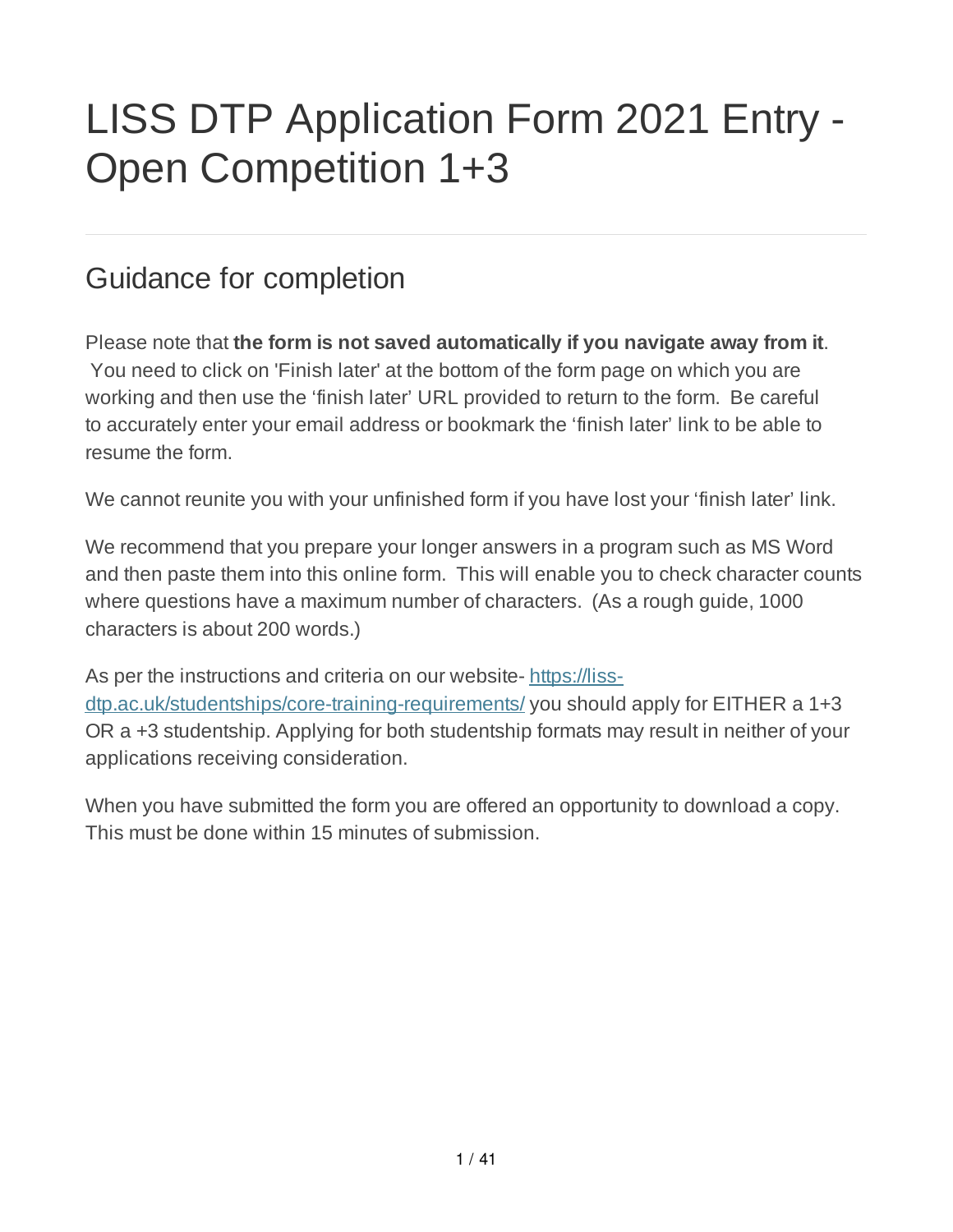## 1+3 Studentships

The closing date for this application is **29th January 2021** at **17:00 GMT**. Please refer to the guidance at **www.liss-dtp.ac.uk/studentships** and read the information given for each question while completing this form.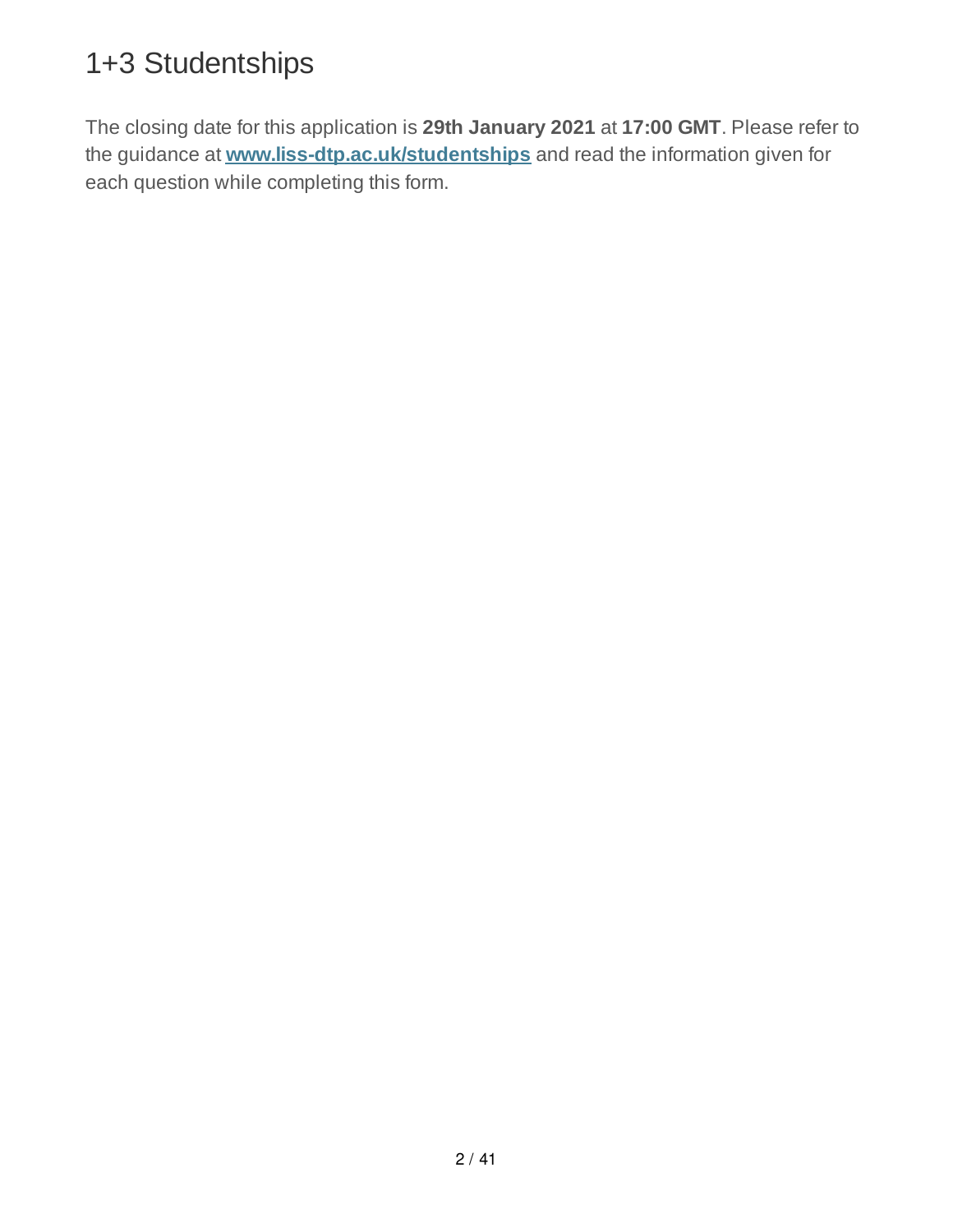## Your details

Your surname/family name \* Required

### **D** More info

Your first name(s) \* Required

#### **D** More info

Email address *Required*

#### **D** More info

Please enter a valid email address.

Student ID number (if you are an existing student at one of our partner institutions or have been allocated a number as a result of an admissions application).

#### **D** More info

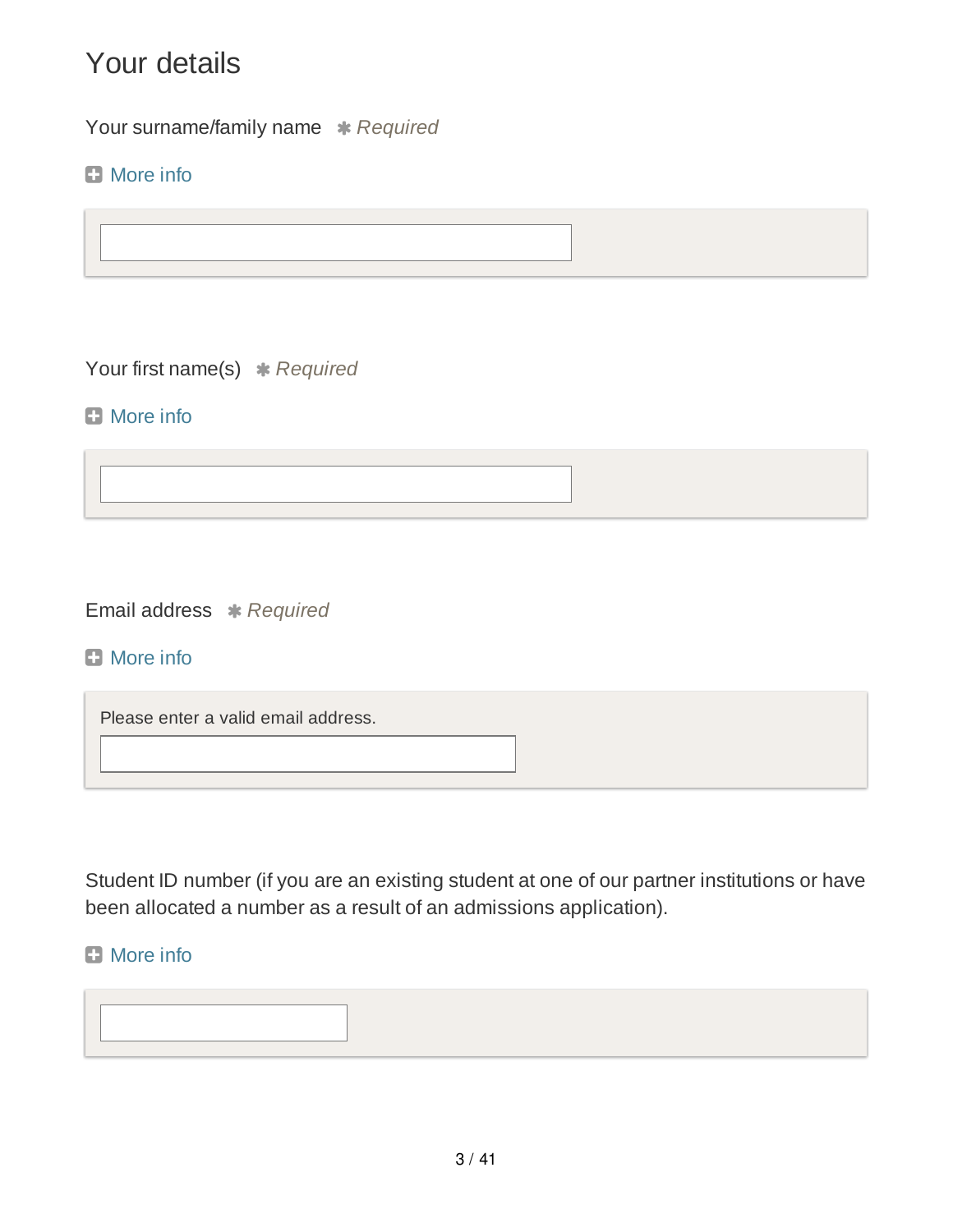## The Degree programme for which you are applying

Please select your chosen institution for your PhD  $*$  Required

### **El** More info

 $\circ$  King's College London **C** Queen Mary University of London  $\circ$  Imperial College London

Department / division to which you are applying for your PhD (eg. Department of Geography, School of Economics & Finance etc.) \* Required

Please state the institution and the title of the Masters degree programme for which you are applying. (Please copy this directly from the programme website to ensure accuracy). *Required*

Supervisor details: Please insert the name and email address of your prospective first supervisor below (required) and your second supervisor if known.

First supervisor - surname *Required*

First supervisor - first name \* Required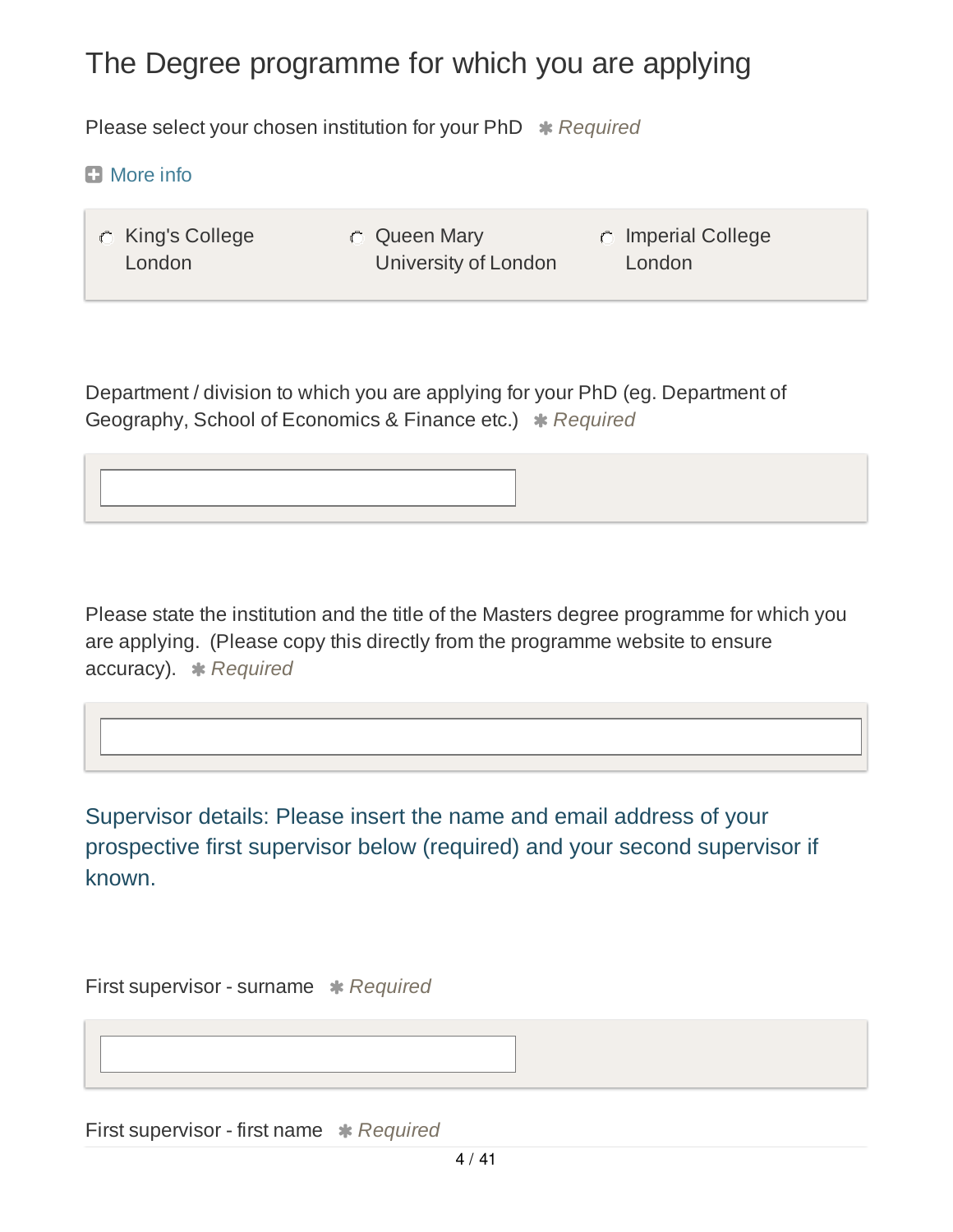First supervisor - email address *Required*

Second supervisor - surname *Optional*

Second supervisor - first name

Second supervisor - email address

Name of your referee. \* Required

Your reference must be from someone **other than your proposed PhD supervisor** who can comment on your potential for doctoral study. Please tell us the name of the person providing the reference. The reference must be emailed to lissapplications@kcl.ac.uk by the application deadline on the 29th January 2021 with 'student surname\_referee surname\_reference' in the subject line.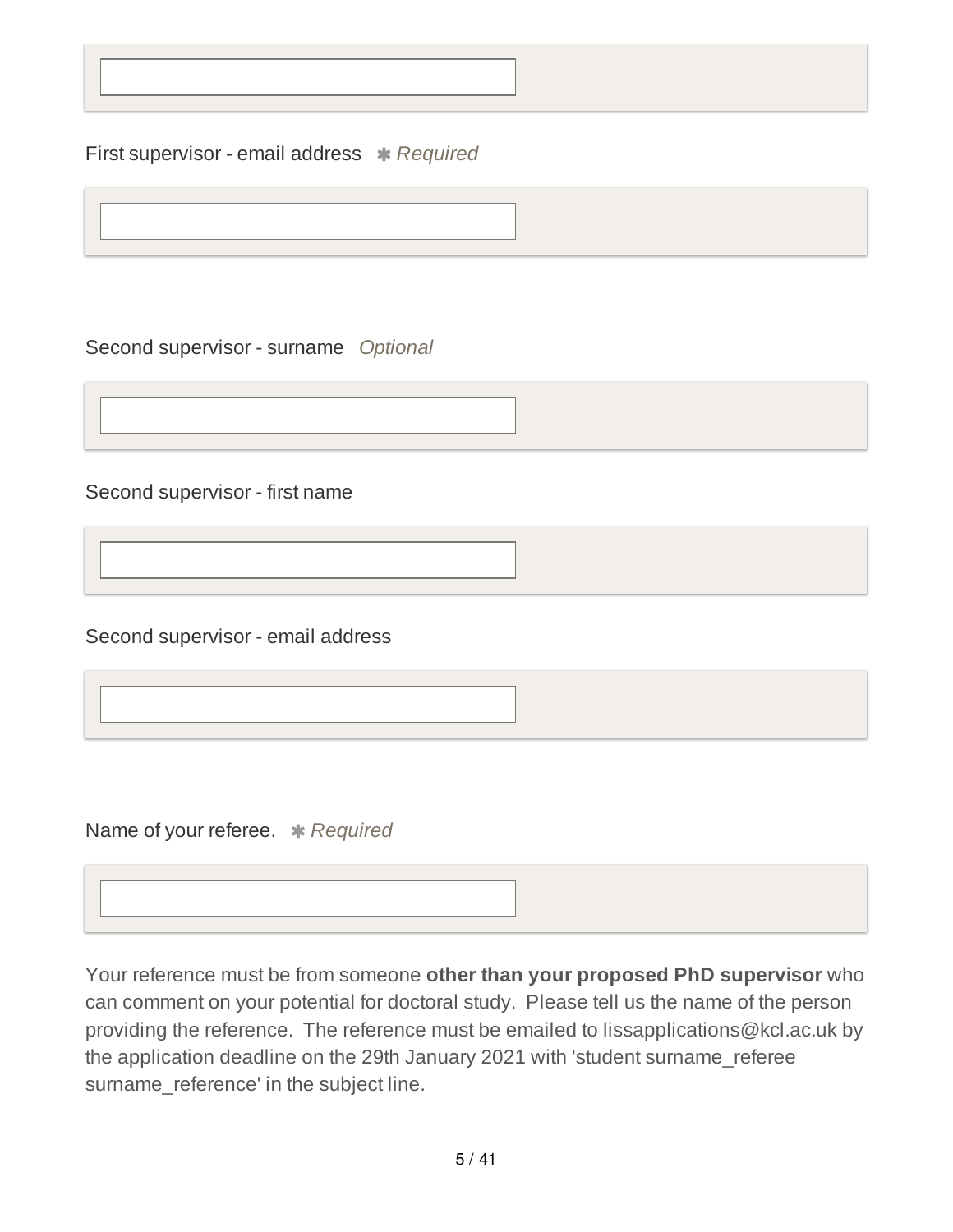Please tell us about the status of your application for admission to a LISS DTP institution. *Required*

- $\circ$  I have applied and been accepted
- $\circ$  I have applied and am awaiting an admissions decision

You must apply to your preferred institution prior to submitting your LISS DTP application but it is not necessary to have been offered a place.

How will you be studying? \* Required

**El** More info

 $\circ$  Full Time  $\circ$  Part Time

Part-time must be 50%. No other percentages are allowed.

Are you applying for a studentship as a UK Home student or as an International (including EU)? *Required*

| $\circ$ I am a Home student | $\circ$ I am an International |
|-----------------------------|-------------------------------|
| as defined in Annex         | student as defined in         |
| One of the UKRI             | Annex One of the              |
| <b>Guidance October</b>     | <b>UKRI Guidance</b>          |
| 2020                        | October 2020                  |
|                             |                               |

Nationality and residency requirements for both Home and International students can be found in Annex One of the UKRI Guidance issued in October 2020. Please read this document to determine whether you will be classed as a Home or International student. Contact the Admissions team at the institution to which you have applied if you are uncertain of your status. LISS DTP is unable to advise on complex cases and will abide by your institution's assessment of your status.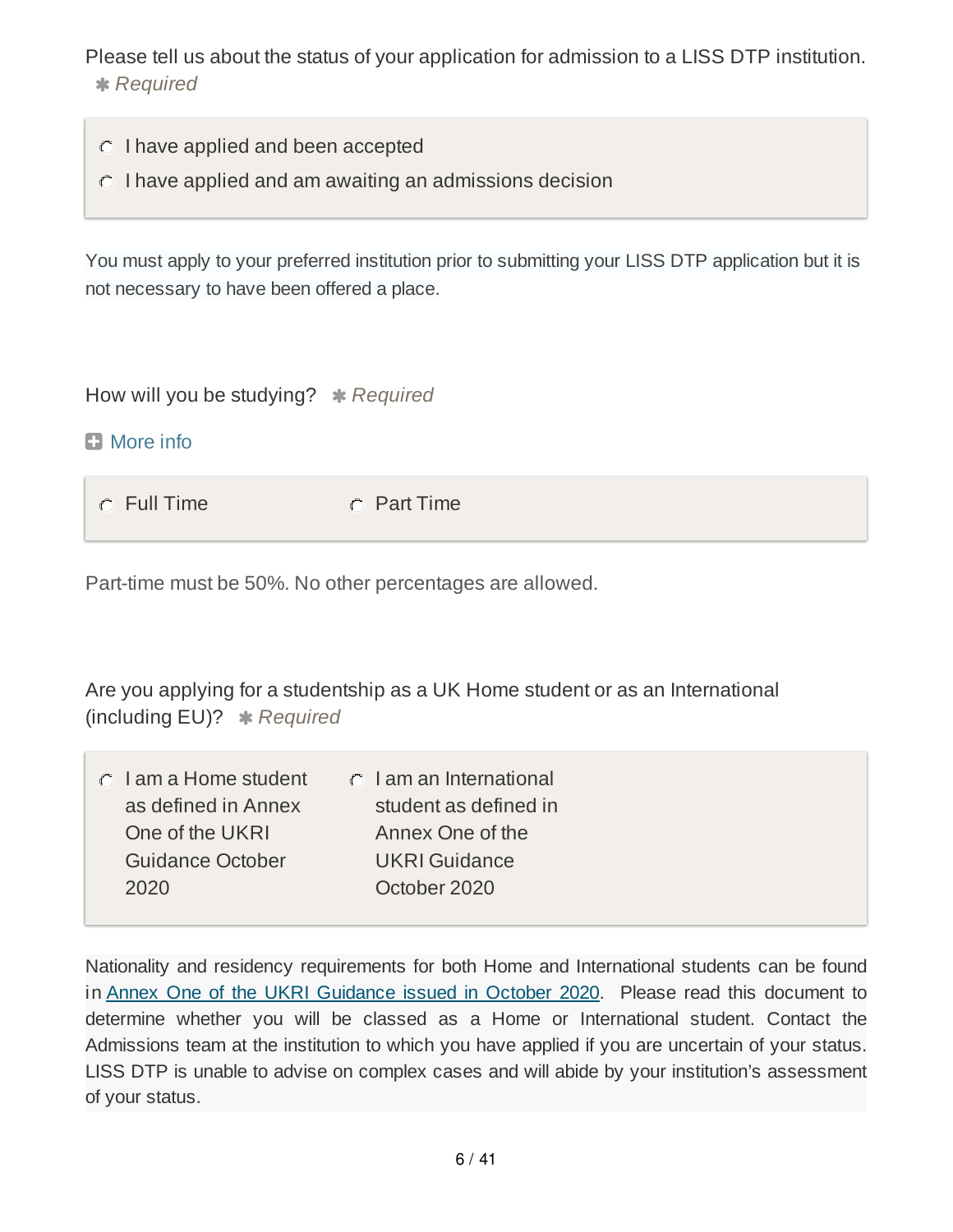#### **Home students**

To be classed as a home student, applicants must meet the following criteria:

- Be a UK National (meeting residency requirements), or
- Have settled status, or
- Have pre-settled status (meeting residency requirements), or
- Have indefinite leave to remain or enter

If you do not meet the above criteria you are classed as an International student, For further details please refer to Annex One of the UKRI Guidance issued in October 2020

#### **International students**

Following a UKRI announcement on the 20th August 2020, international students (including EU students) will be eligible for awards from October 2021 onwards. **Applicants should note however that the ESRC will only provide fees at the UK rate, so the difference between the UK rate (£4407) and the international rate will have to be met by the student, their institution or another source.** LISS DTP institutions are waiving the fee difference for a limited number of international students. As at November 2020 we cannot guarantee that every international student offered a studentship will receive a waiver of the fee difference. Updates about international fees will be posted on the LISS DTP website as they become available.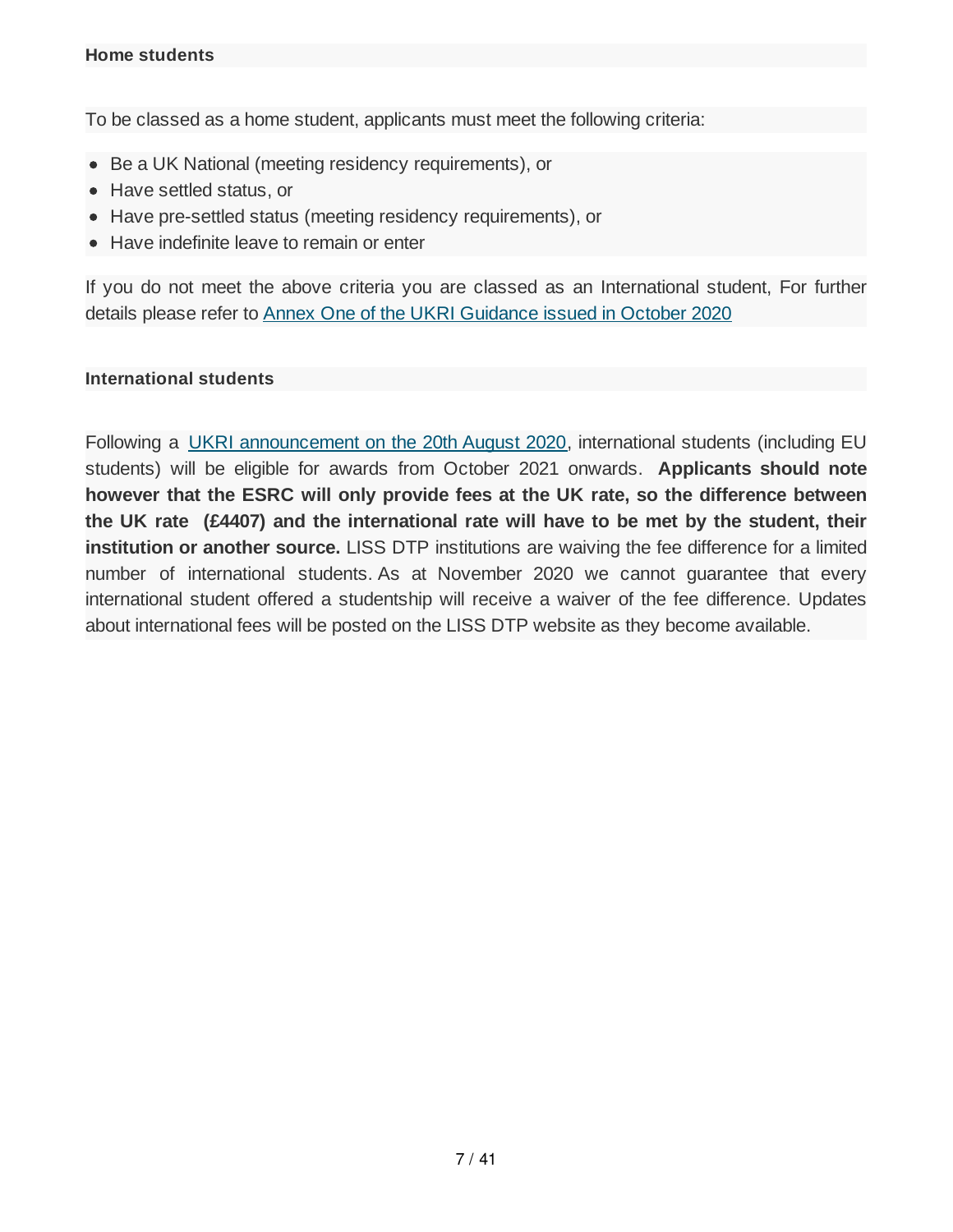### Proposed Research

Please describe the research topic that you would like to pursue for your PhD, and explain why you are interested in this area of research. As your research interests will develop over the year of your Masters training, we are not looking for a full research proposal at this stage, only an outline of your probable PhD research area. It is essential that you discuss your topic with your prospective supervisor or the department/division where you will be undertaking your Masters when drafting this section of the application.

With regard to your chosen Masters degree, please explain how your intended degree programme will prepare you for doctoral study. As far as possible, include details of the modules/training you intend to pursue and their potential contribution to your likely doctoral project.

We recommend you draft your Project Proposal in a program such MS Word to ensure you have a correct character count. Entries over the work/character limit will be truncated.

Research Project Title *Required*

Research Project Summary suitable for a general audience. \* Required

Your answer should be no more than 1500 characters long.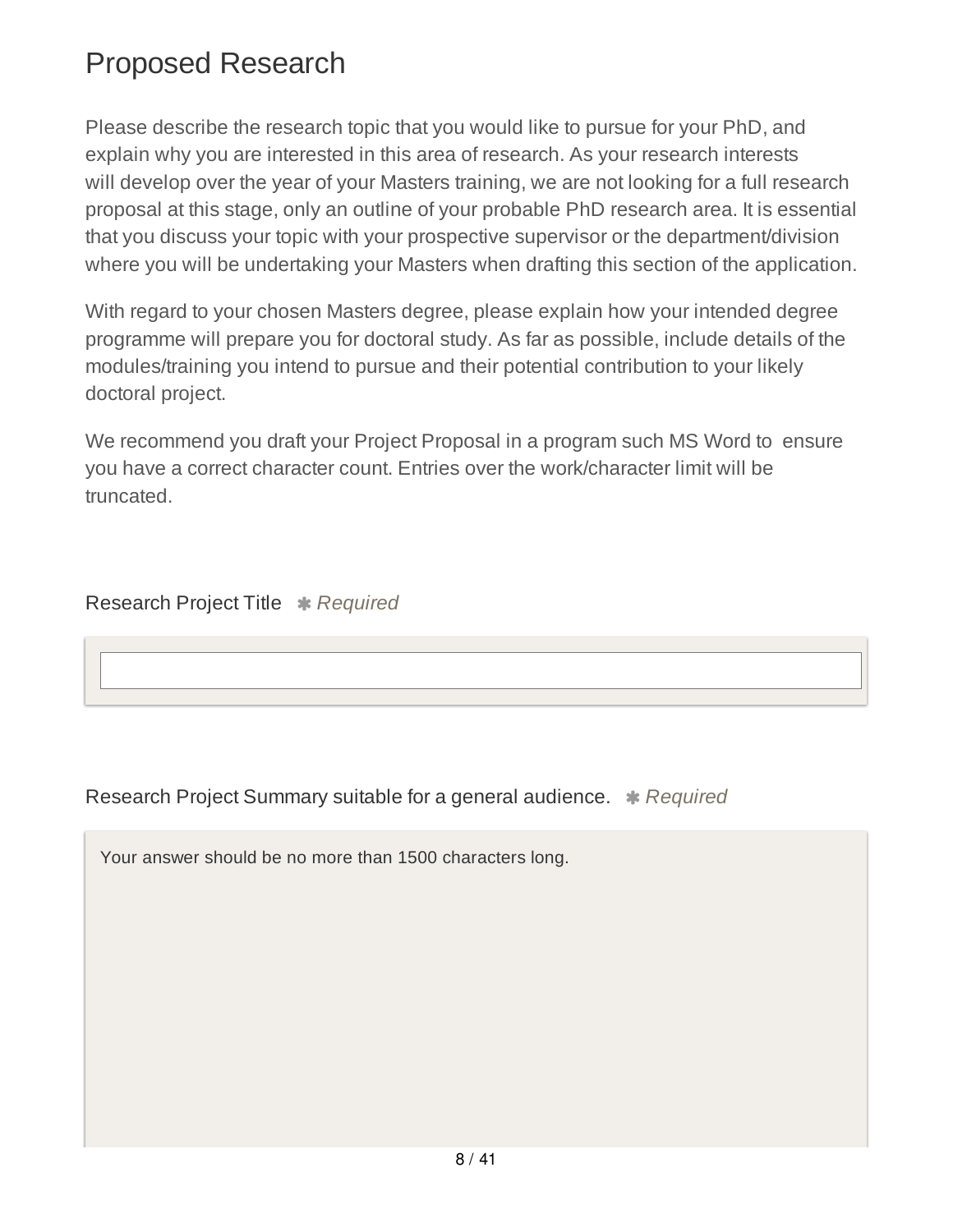If you are successful, this summary will appear on the LISS DTP website and elsewhere.

Research Project Proposal *Required*

Your answer should be no more than 10100 characters long.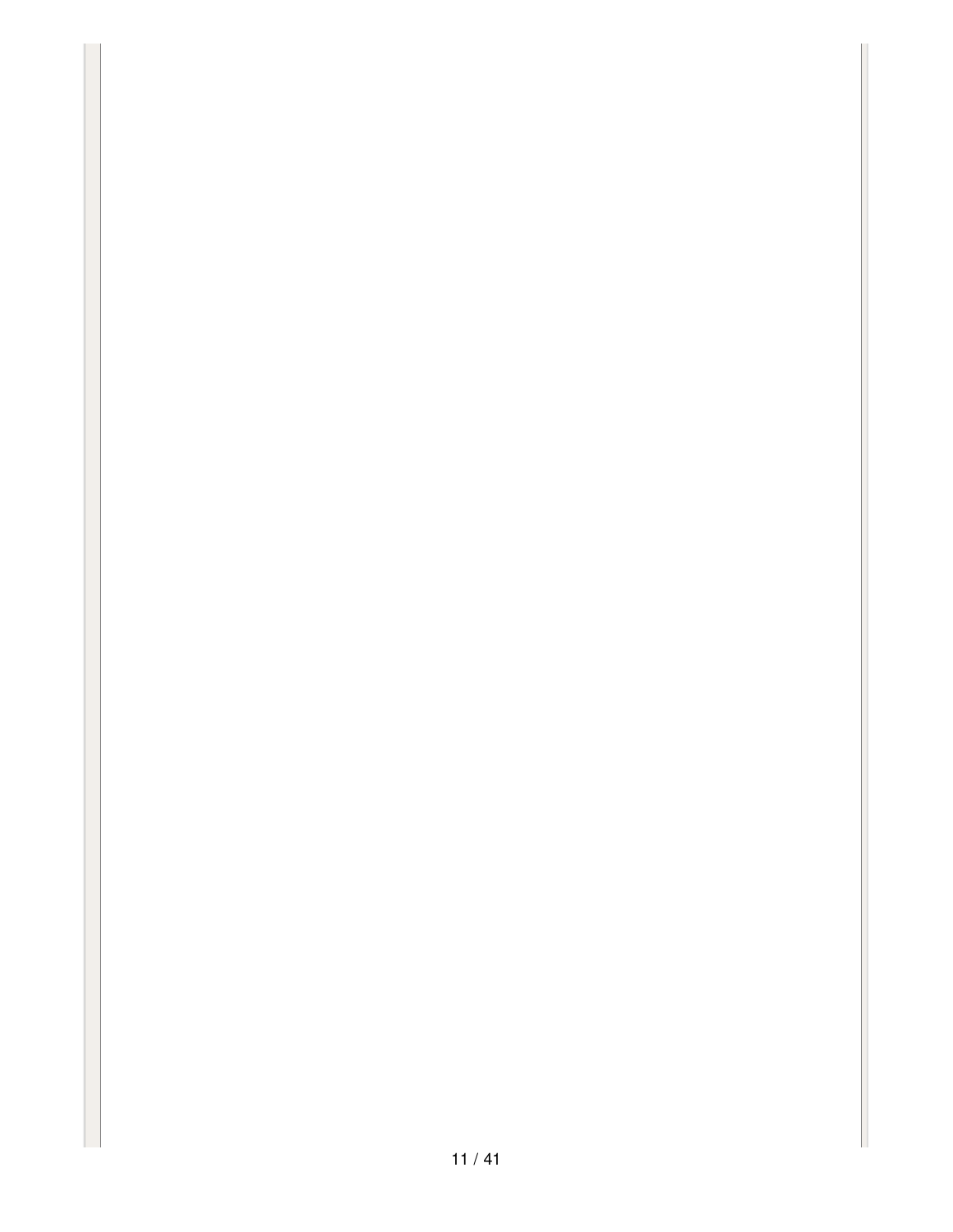Please use this space for citiations and bibliographic references associated with your research proposal .

Your answer should be no more than 5600 characters long.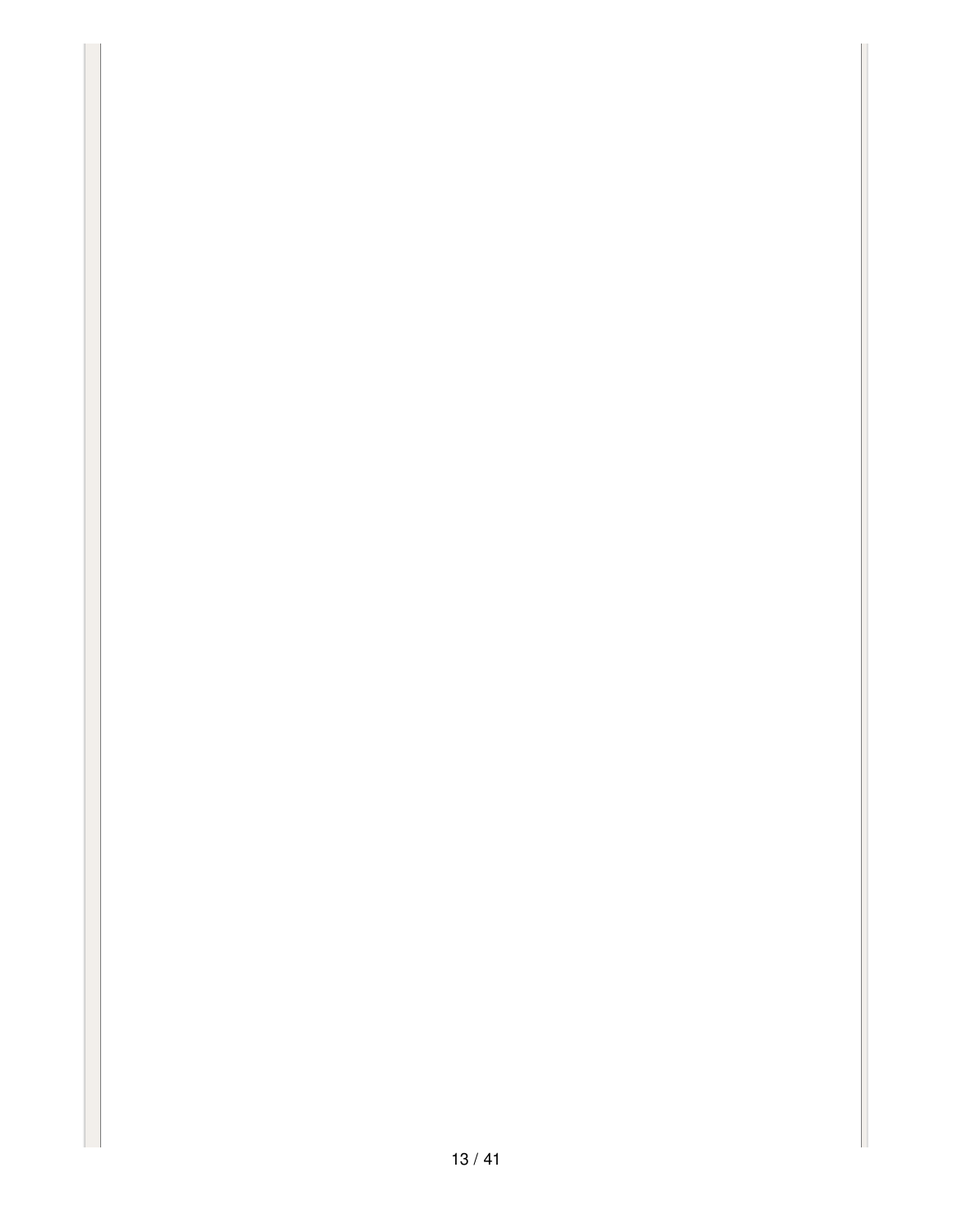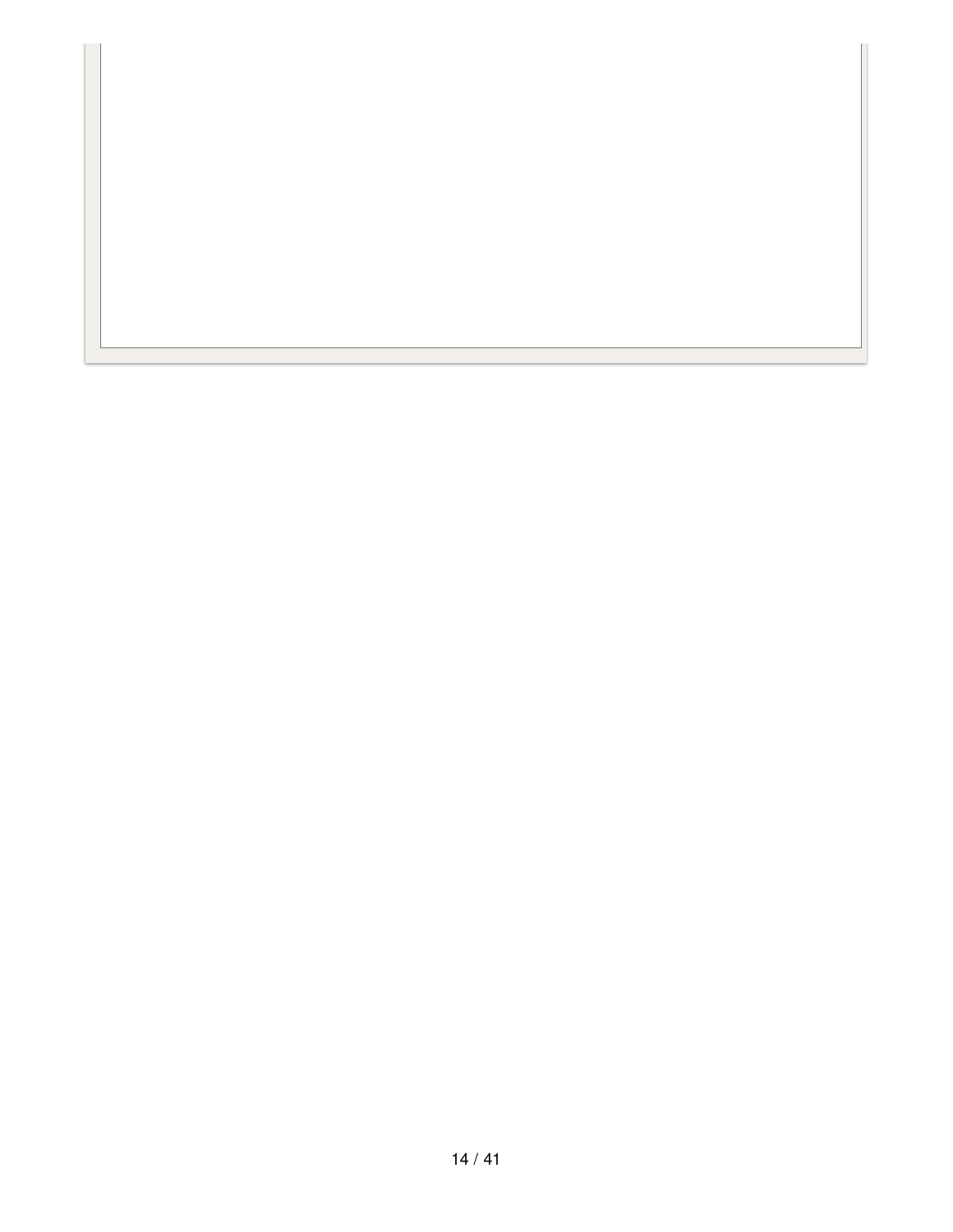## Summary of Academic Qualifications

Please summarise the most recent academic qualifications you hold or are currently studying for. If this is a higher education qualification you should include the university, degree title, class/grade, and dates of study. Type only **one** qualification into each of the boxes below. There are four boxes so you can enter up to four qualifications.

#### Academic qualification 1 **\*** Required



### Academic qualification 2

### Academic qualification 3

Academic qualification 4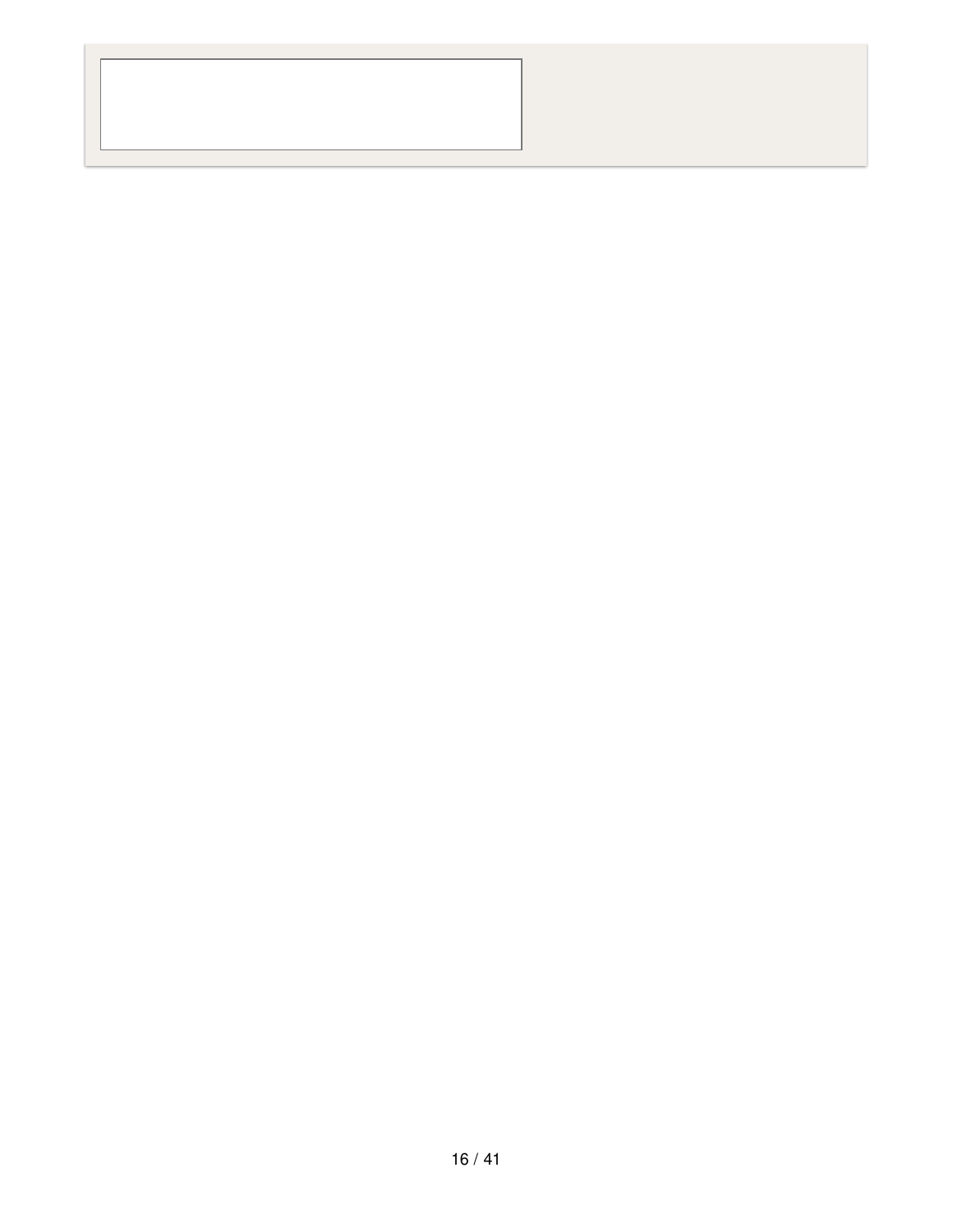## Other awards, prizes, achievements and/or professional qualifications

Please summarise any academic or professional awards, prizes or achievements.

Academic or professional award, prize or achievement, with dates. *Optional*

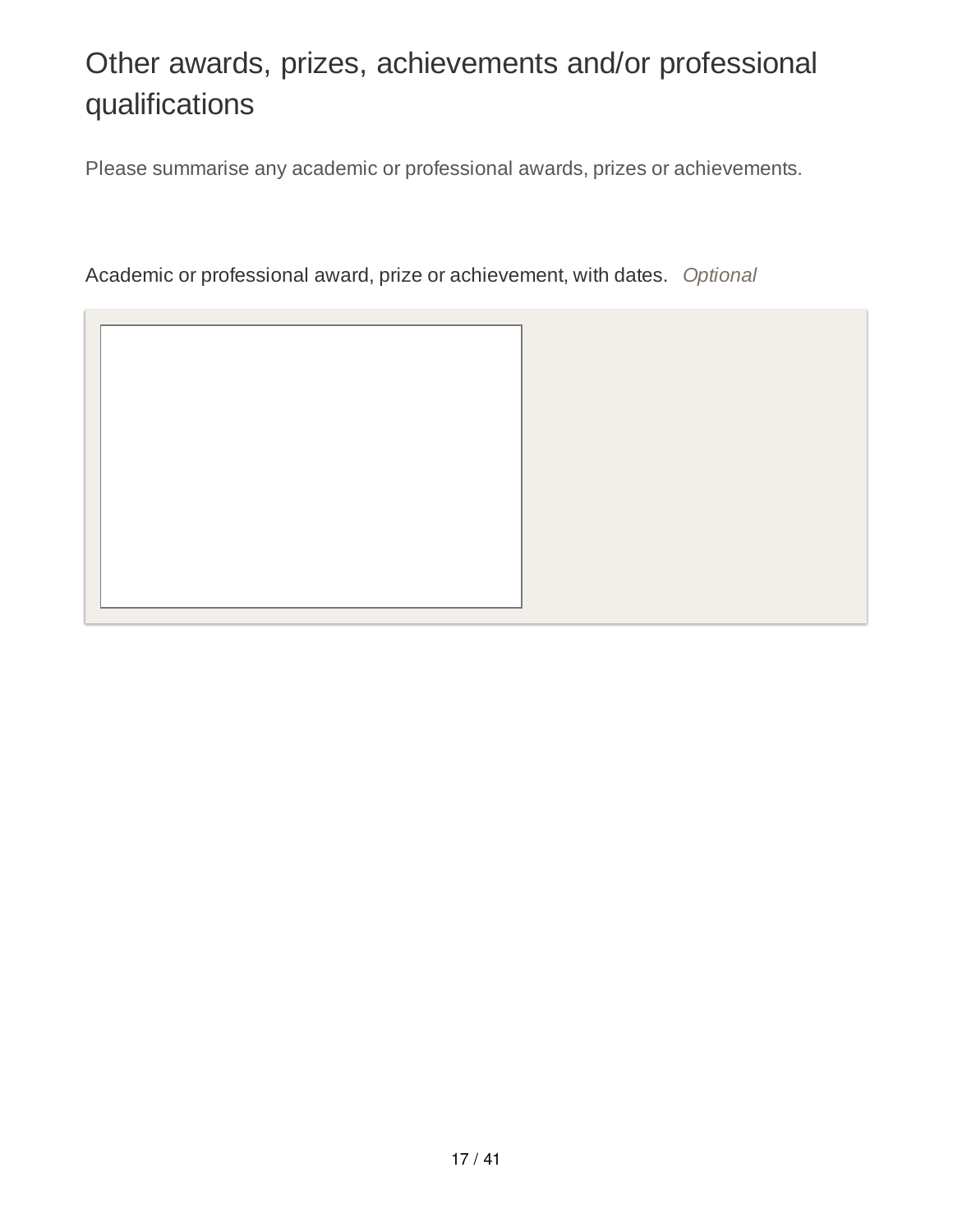## Prior Experience

Please include details of any relevant previous or current work experience that is relevant to your research project or your abilities as a researcher. Use one box per entry and mention: job title, organisation, start and finish dates (month and year), description of the role in up to three sentences.

*Example: Assistant Researcher, XYZ plc, Sept 2018-Dec 2018. I analysed customer data from across multiple countries and outlets and prepared summary reports for the senior sales team.*

Job title, organisation, start and finish dates (month and year), description of the role in up to three sentences.

Job title, organisation, start and finish dates (month and year), description of the role in up to three sentences.

Job title, organisation, start and finish dates (month and year), description of the role in up to three sentences.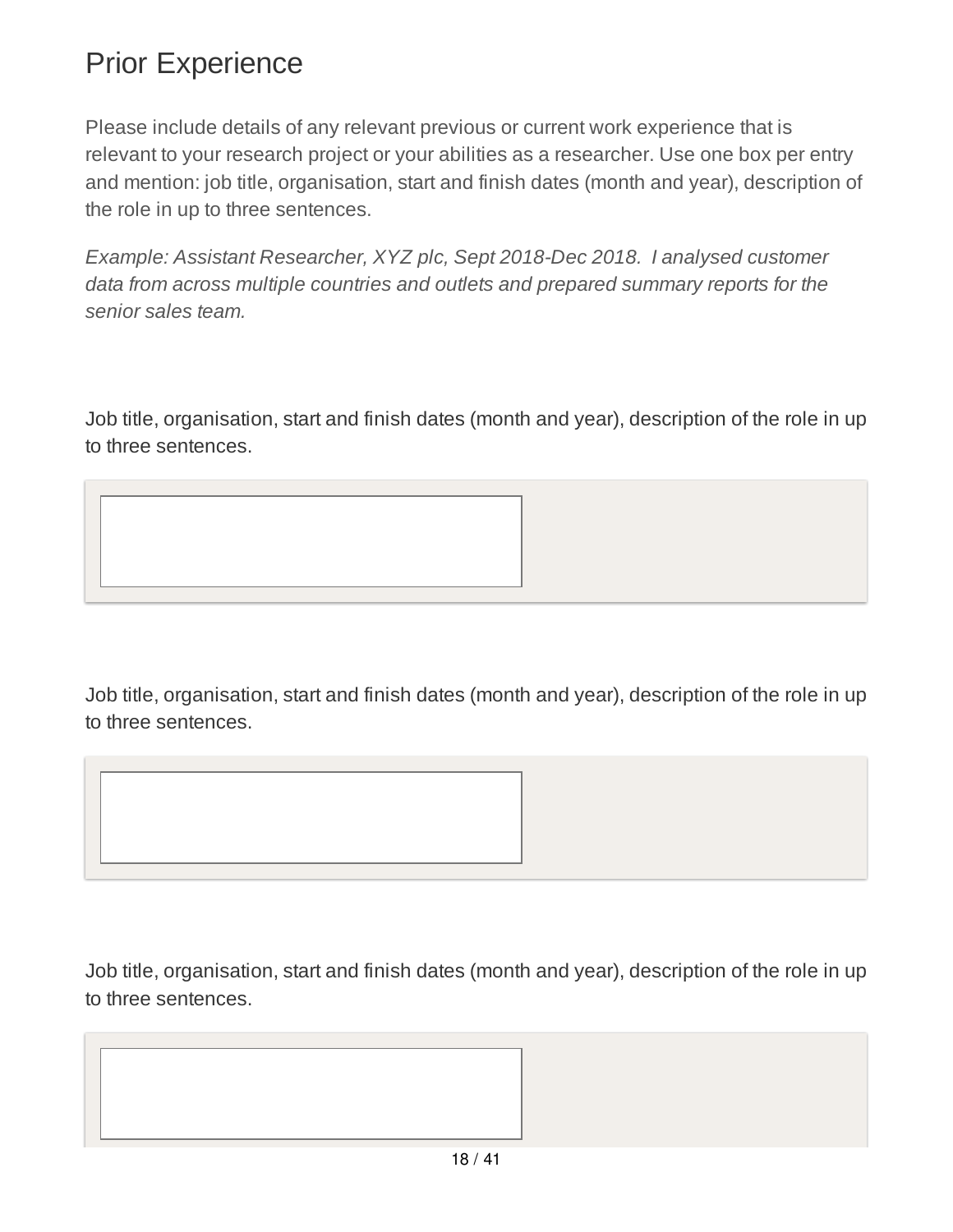Job title, organisation, start and finish dates (month and year), description of the role in up to three sentences.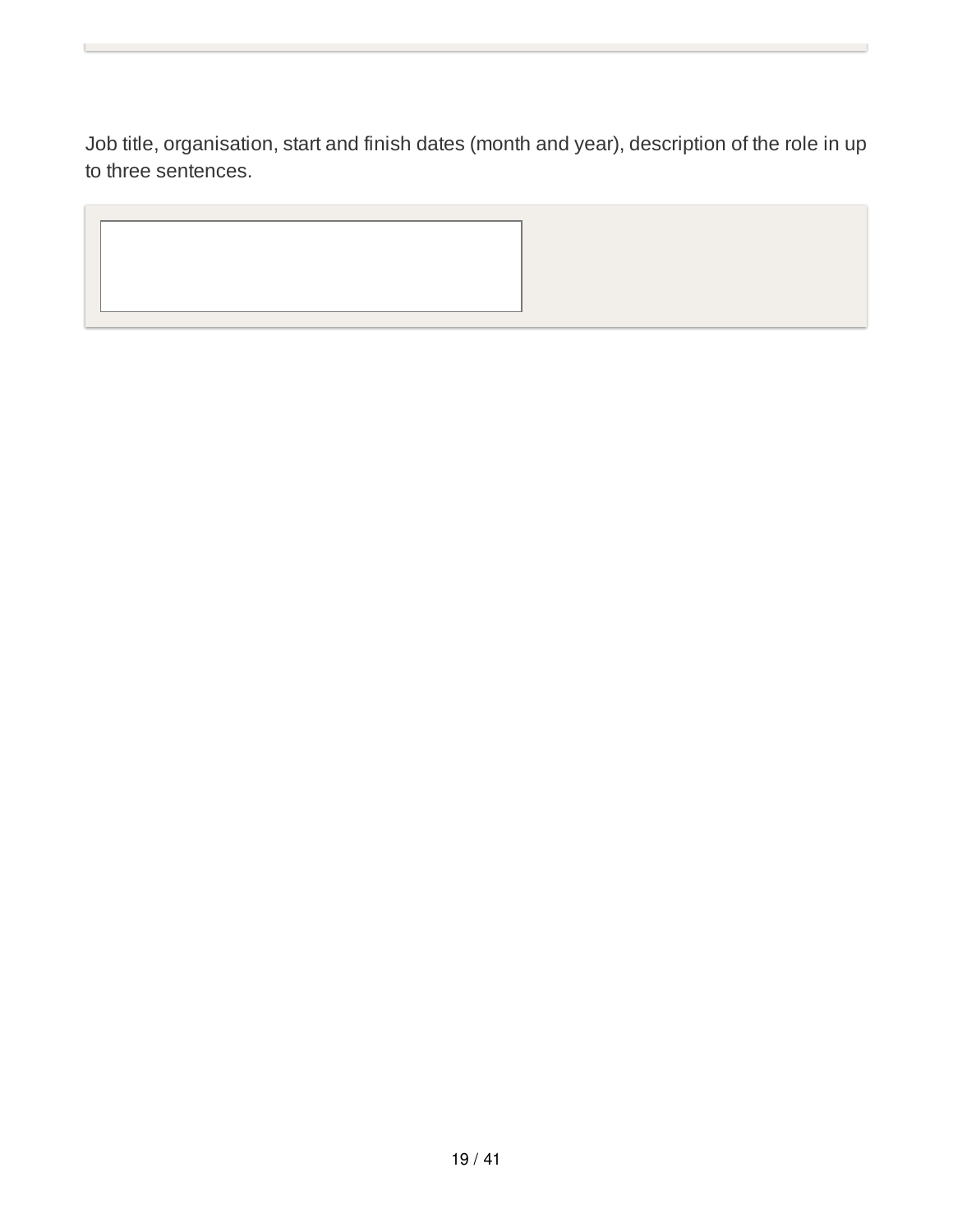### Personal Statement

Please describe: Your reasons for applying; how the studentship relates to your career goals; how your previous study and/or experience has prepared you; why you deserve a studentship. **\*** Required

Your answer should be no more than 3000 characters long.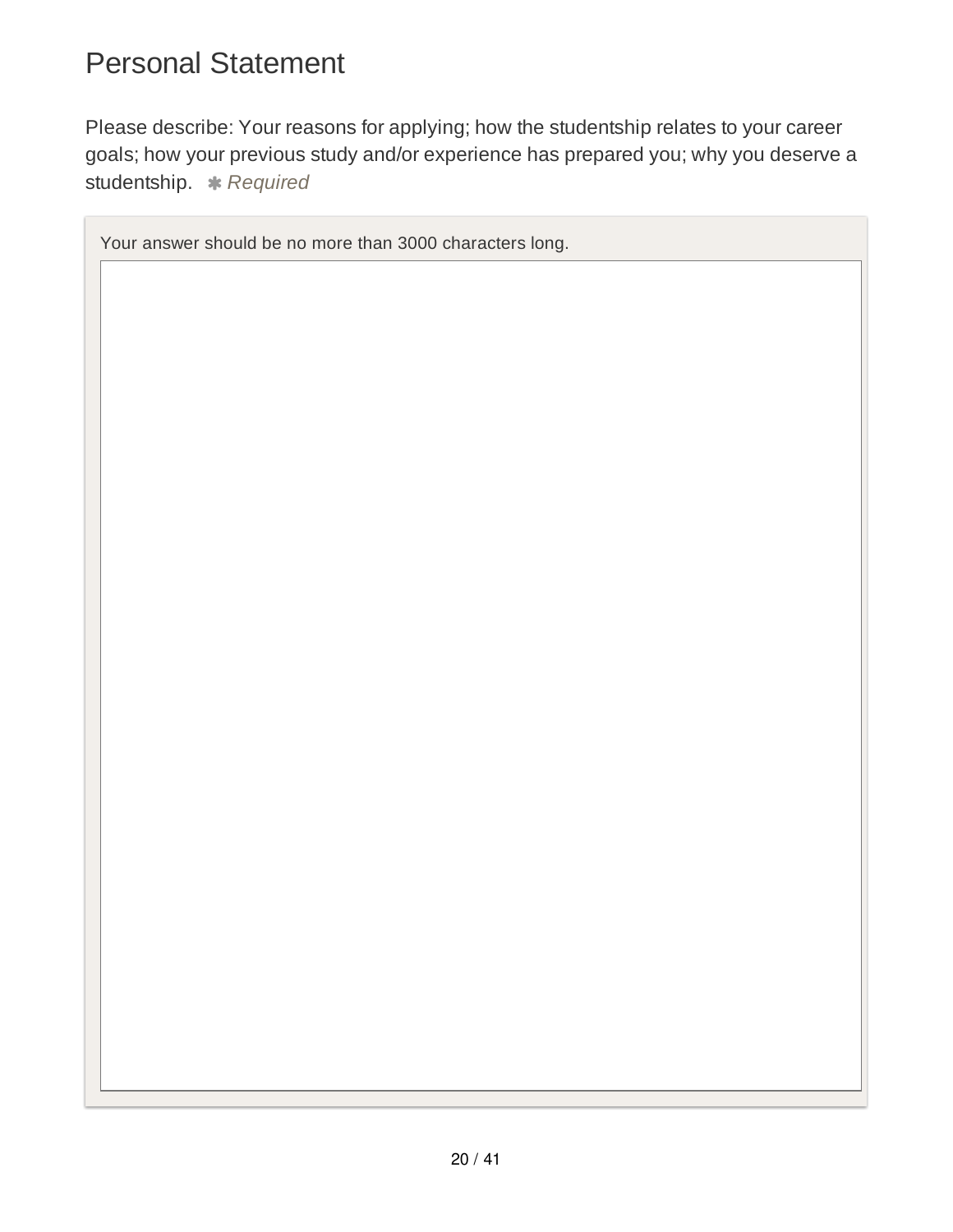## Previous postgraduate level study

If you have previously received Research Council funding, or have already had a period of postgraduate training, please explain what this was and why you wish to engage in further postgraduate study. If you already hold a postgraduate qualification, please explain why you are applying for a LISS DTP 1+3 studentship rather than a +3 studentship.

LISS DTP Thematic Pathway (1-13): Please choose the Pathway with which your research is most closely associated. You can find full Pathway descriptions on the LISS DTP website here: www.liss-dtp.ac.uk/thematic-pathways \*Required

- 1. Health Practices, Innovation & Implementation
- 2. Life Course, Psychology, & Health
- 3. Health, Biopolitics & Social Inequality
- 4. Economics, Finance & the World Economy
- 5. Work, Organisations & Business Management
- 6. Education, Mind & Society
- 7. Linguistics, Media & Culture
- 8. Urbanisation, Social Change & Urban Transformation
- 9. Political Ecology, Energy & Environmental Health
- 10. International Development, Conflict & Human Security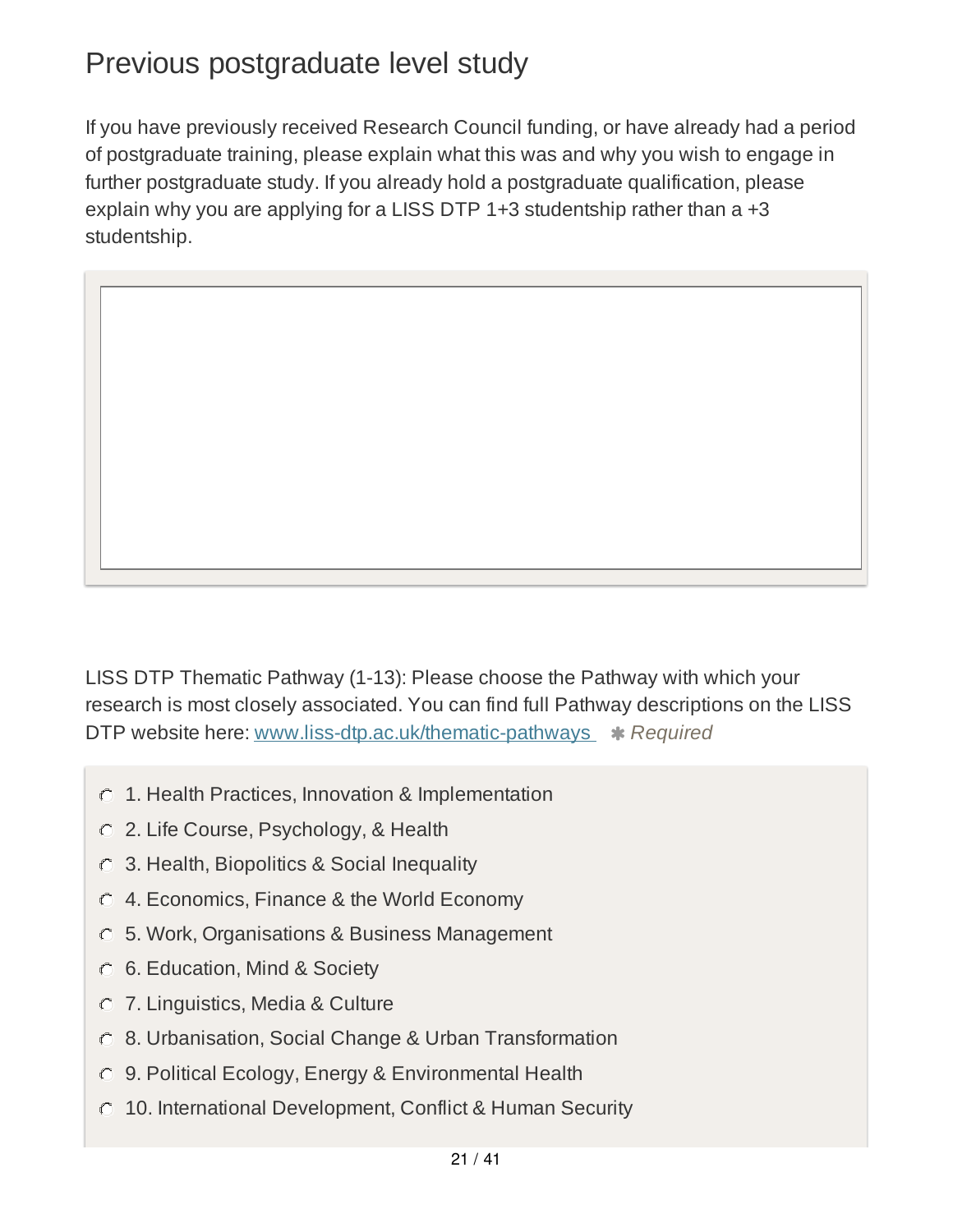- **11. Global Order, Violence & Security Practice**
- 12. Strategic, Regional, & Security Studies
- **13. Politics, Public Policy & Governance**

ESRC Discipline Classification which best describes your research. You can see full details here: http://www.esrc.ac.uk/funding/guidance-for-applicants/is-my-researchsuitable-for-esrc-funding/discipline-classifications/ **\*** Required

- $\circ$  Demography and/or human geography
- $\circ$  Development studies (area and development studies)
- **C** Economics
- $\circ$  Economic history and/or social history
- Education
- $C$  Environmental planning
- Linguistics (applied linguistics, computational/corpus linguistics, psycholinguistics, sociolinguistics, languages & linguistics)
- Management & business studies
- Political science & international studies
- Psychology
- Social anthropology
- $\circ$  Social policy
- Social work
- $\circ$  Sociology (can include science & technology studies)
- Law & legal studies (including socio-legal studies)
- Tools, technologies & methods (social statistics, methods & computing)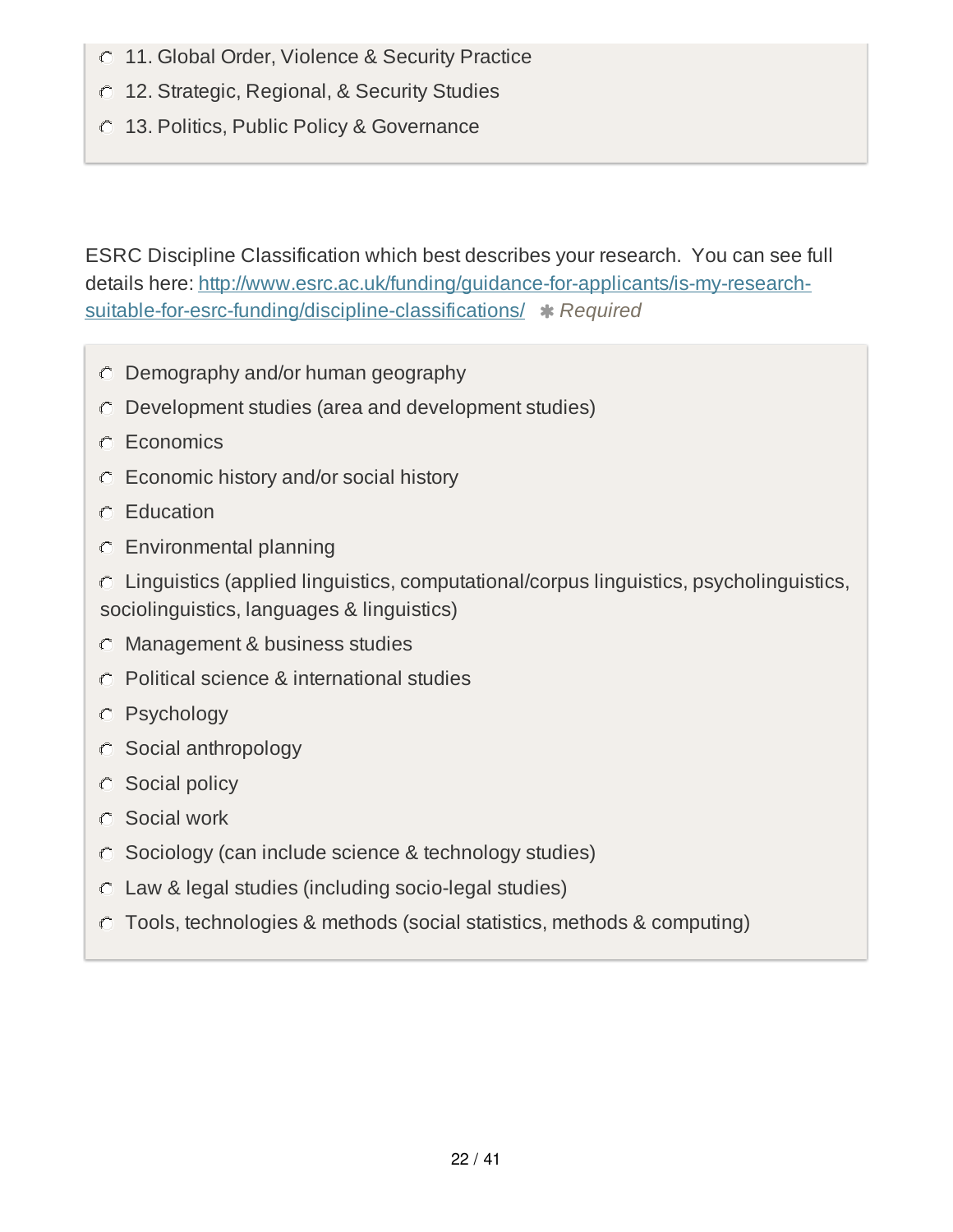## Existing Core Research Methods Training

Do you already hold a Masters degree or have

equivalent professional experience/qualifications that has entailed learning/using **qualitative methods**, **quantitative methods** or **social theory perspectives**? To better understand what is meant by this, see this webpage- https://lissdtp.ac.uk/studentships/core-training-requirements/ **Please note**: we do not require or expect candidates for 1+3 awards to have such prior knowledge/experience or an existing Masters degree. *Required*

C Yes C No

If yes, please provide details of all the **social theory perspectives** training that you received during this degree or through work experience in the box below. Please provide module names/topics covered/number of course hours in the case of formal training. Please answer 'none' in this field if you do not have this kind of training/experience.

If yes, please provide details of all the **qualitative methods** training that you received during this degree or through work experience in the box below. Please provide module names/topics covered/number of course hours in the case of formal training. Please answer 'none' in this field if you do not have this kind of training/experience.

If yes, please provide details of all the **quantitative research methods** training that you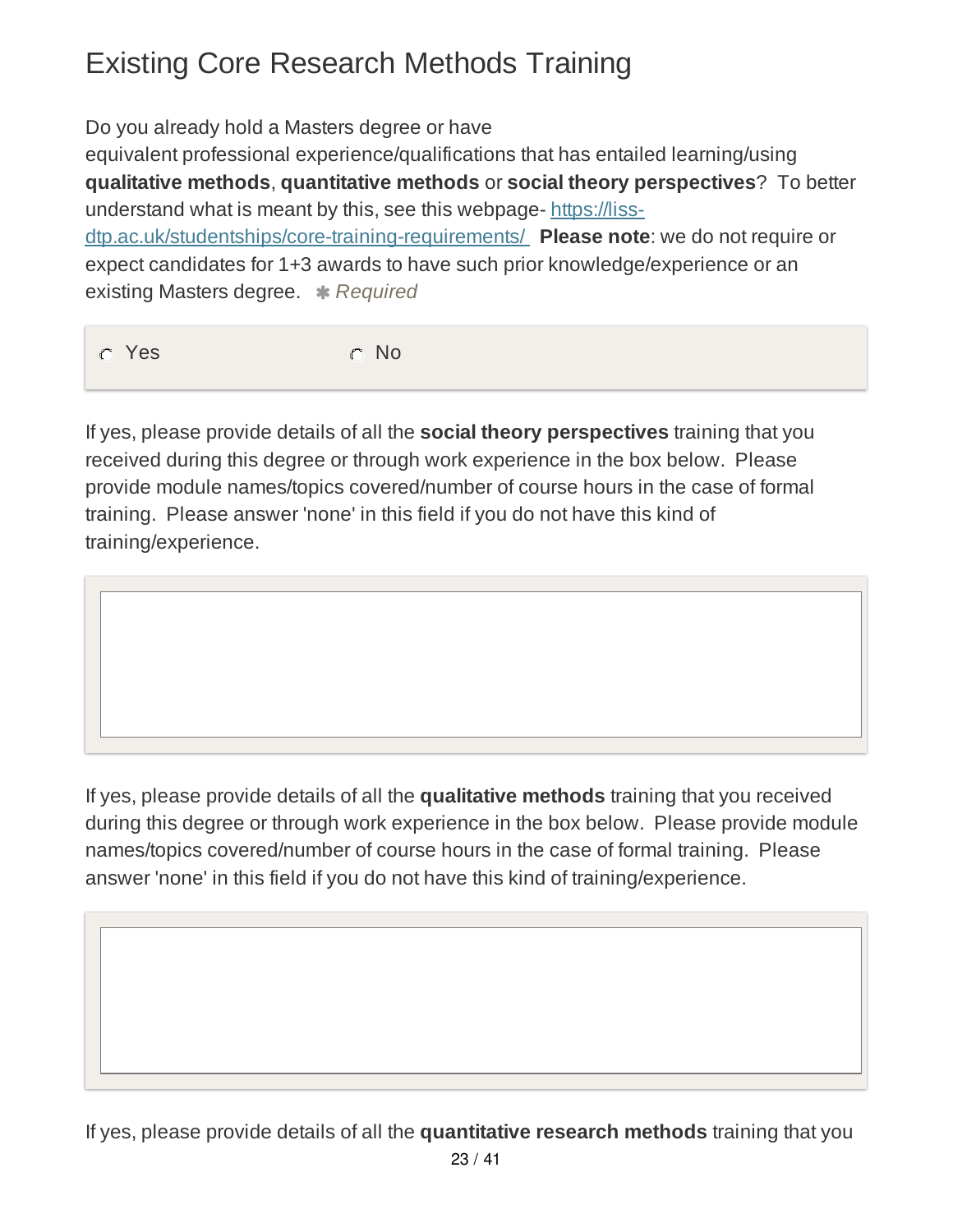received during this degree or through work experience in the box below. Please provide module names/topics covered/number of course hours in the case of formal training. Please answer 'none' in this field if you do not have this kind of training/experience.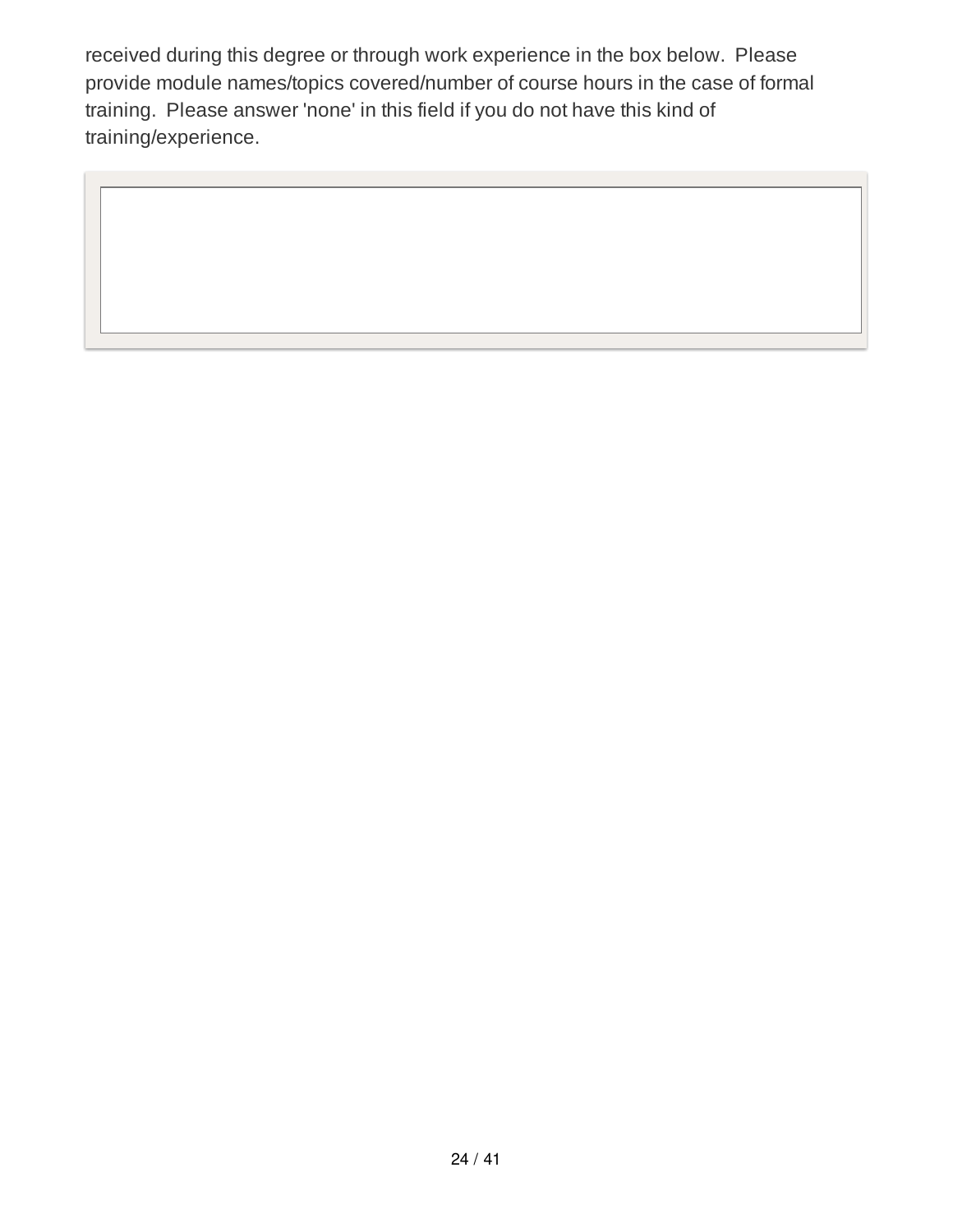## Potential for collaboration with non-academic organisations

If you think that your research could be relevant beyond higher education, please describe the ways in which it might engage with non-academic organisations. You may leave this section blank if you have not yet had a chance to consider external collaboration, or do not believe this to be applicable to your proposed research (*max 1500 characters)*

Your answer should be no more than 1500 characters long.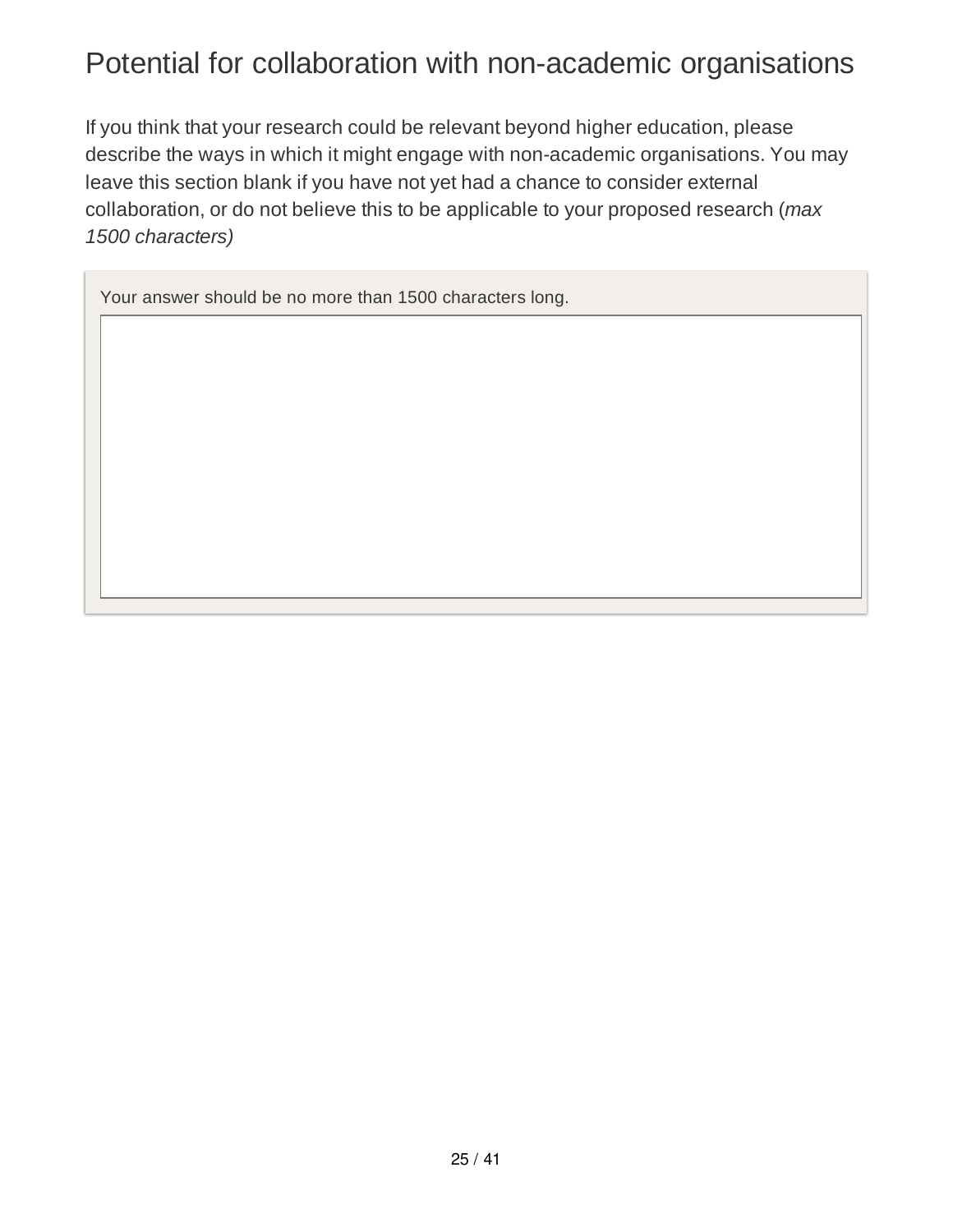## Advanced Quantitative Methods Training

AQM research goes beyond applying descriptive statistics and other basic generic (eg simple regression) and subject specific methods. The expectation for an AQM award is that the analysis will use quantitative methods that extend beyond the standard elements of quantitative research. The following is a non-exhaustive list of methods that could be considered AQM:

- multi-variate analysis using advanced regression techniques including for example tobit, multinomial, proportional hazards regression, Heckman selection models etc
- multi-levelling modelling (equivalent to a random effects panel model)
- latent variable models, latent trait analysis
- structural equation modelling, path analysis
- factor analysis, components analysis, longitudinal or panel analysis, including fixed effects and random effects panel models, event history, duration modelling, survival analysis/hazard modelling (proportional hazards models)
- statistical techniques including for example weighting, imputation, complex sampling, bootstrapping, Bayesian MCMC estimation
- identification strategies for causal effects such as instrumental variable approaches, propensity score matching, regression discontinuity
- experimental approaches
- calibration and modelling techniques to do counterfactual analysis and test structural models.
- vector autoregressive modelling.
- simulation
- item response theory
- meta-analysis
- Markov switching models
- smooth transition autoregressive (STAR) and threshold autoregressive (TAR) models
- DSGE models

Will your research use quantitative methods that are regarded as advanced within your subject specialism? \* Required

### **El** More info

|  | n Yes |  | $\circ$ No |
|--|-------|--|------------|
|--|-------|--|------------|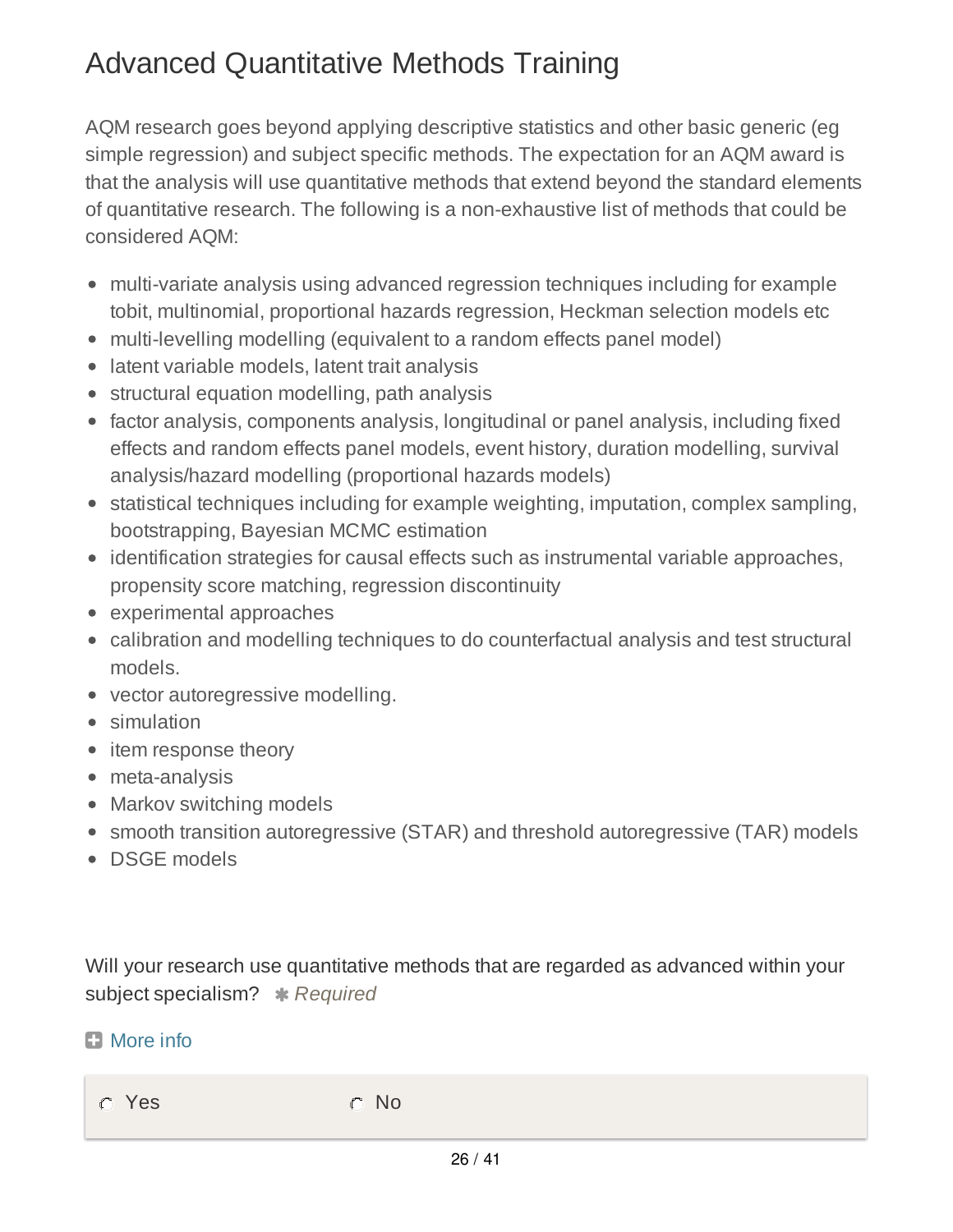If 'yes', please identify the methods and their contribution to your project (max 700 characters).

Your answer should be no more than 700 characters long.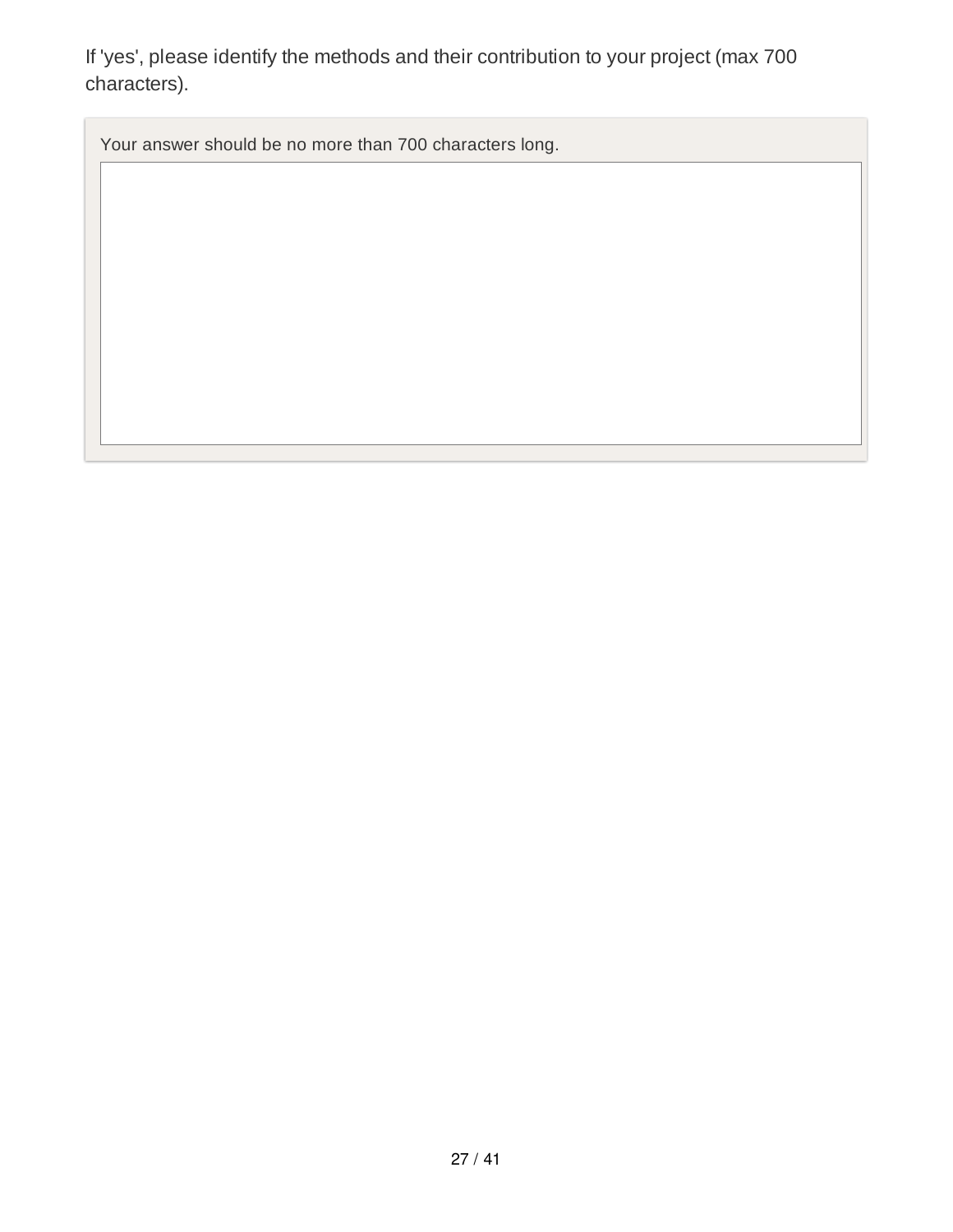## Linguistic Proficiency

Will your research require proficiency in another language? \* Required

C Yes C No

If yes, please state what the language is, outline your existing competency and identify any training needs (max 700 characters). Please also read the ESRC's language groupings in Annex 2 of their Funding Guide- http://www.esrc.ac.uk/files/skills-andcareers/studentships/postgraduate-funding-guide/ - and identify the grouping into which your language fits.

Your answer should be no more than 700 characters long.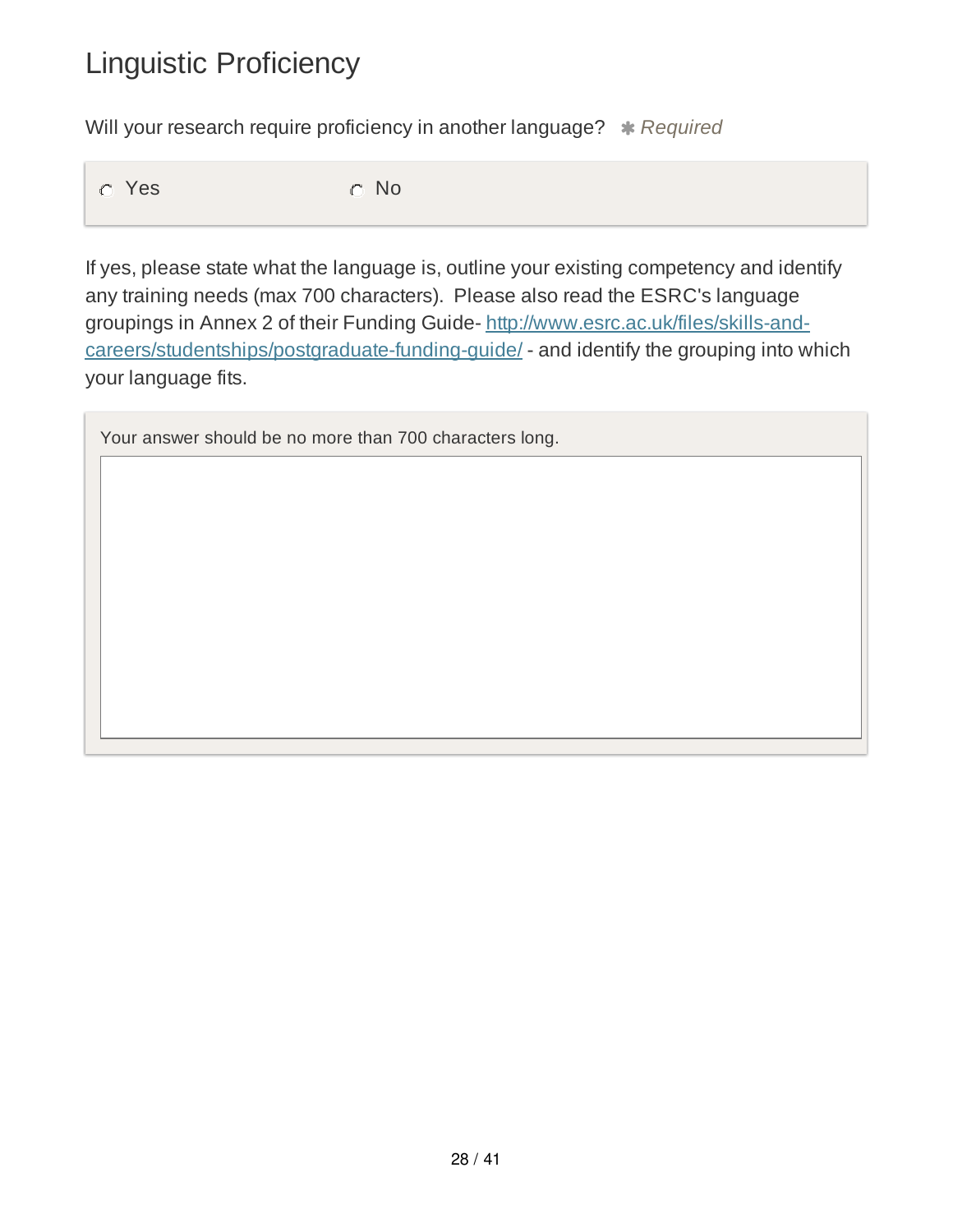### Overseas Fieldwork

Will your research likely involve international travel (outside the UK) for fieldwork?  $*$ *Required*

 $O$  Yes  $O$  No

If yes, please outline where you will likely undertake fieldwork and for how long. *We understand at this point this may be only indicative*. *(max 1500 characters)* Please also confirm whether you are eligible for a visa to travel to this country.

### **D** More info

Your answer should be no more than 1500 characters long.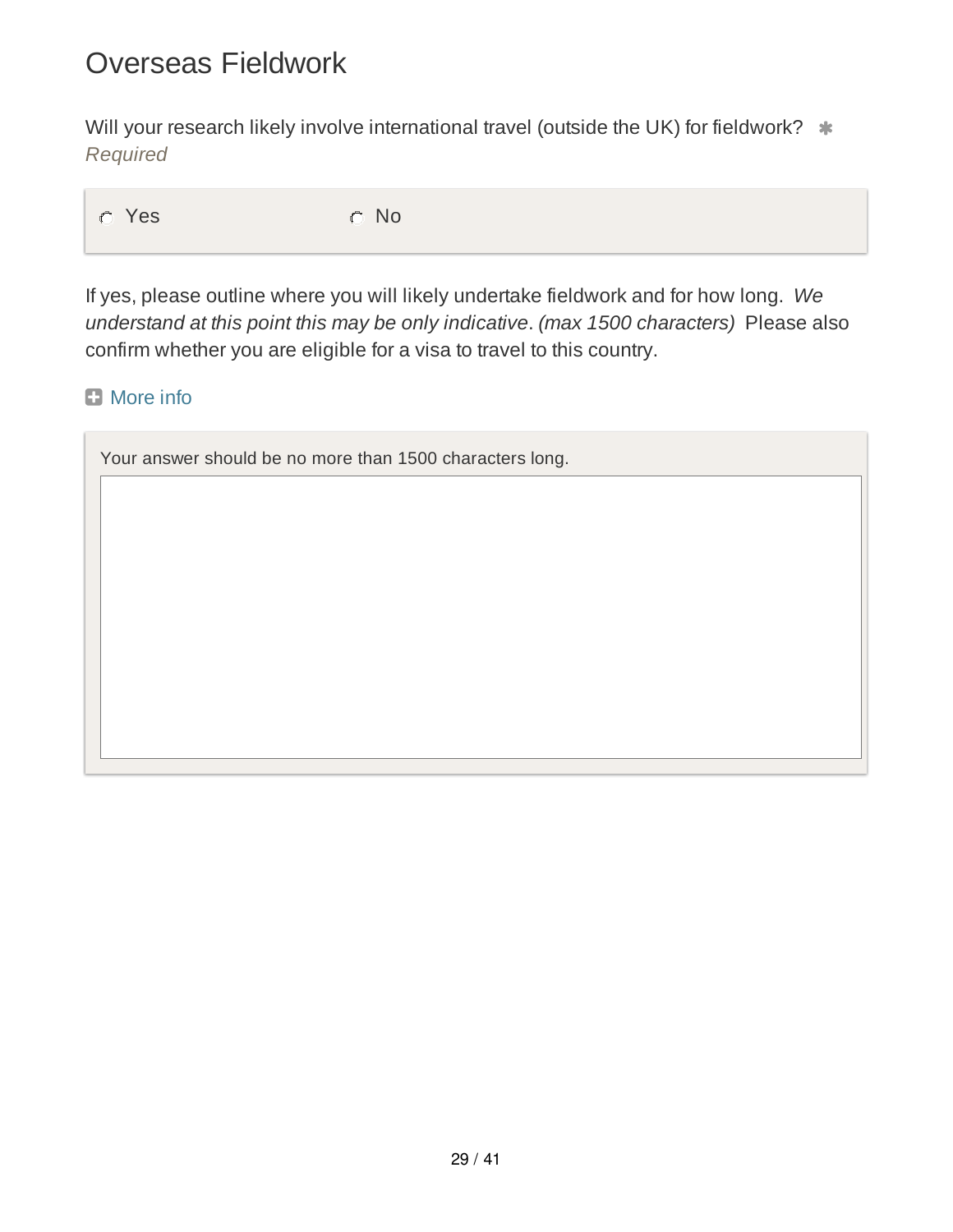## Interdisciplinarity

Interdisciplinarity can be interpreted as the use of more than one discipline across broad categories of knowledge such as: natural and social sciences, engineering/physical sciences and social science, computing science and social science, medical and social sciences, arts & humanities and social science etc.

If your project involves an interdisciplinary approach, please describe this (max 1500 characters).

**El** More info

Your answer should be no more than 1500 characters long.

If you are applying through a LISS DTP university to another Doctoral Training Partnership funded by one of the other (non-ESRC) UKRI Research Councils, (for example the AHRC, BBSRC or NERC), please say which Research Council and DTP. This information will not prejudice your LISS DTP application in any way, but if you are successful it will enable us to explore joint-funding arrangements with another DTP.

**D** More info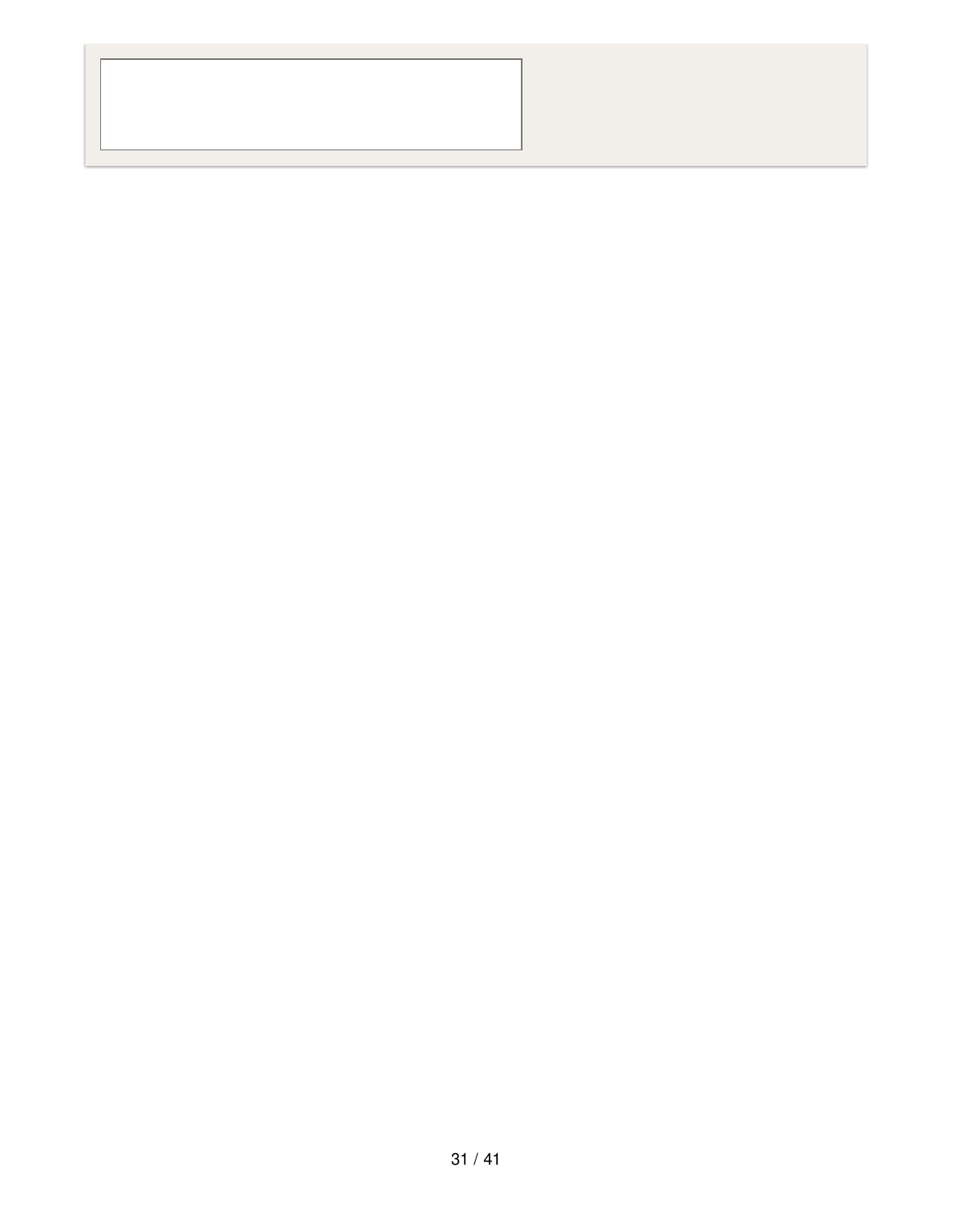## **Declaration**

- **I understand that if all the information below is not submitted by the deadline of 29 January 2021 17:00 GMT my application for funding will not be considered.**
- 1. This LISS DTP Studentship application form.
- 2. A statement of support from my supervisor on the online form on our Studentships webpage
- 3. A reference from someone other than my supervisor emailed to lissapplications@kcl.ac.uk
- 4. My academic transcripts emailed to lissapplications@kcl.ac.uk
- I have submitted an online admissions application for my proposed institution
- I confirm that the information I have provided is complete and accurate to the best of my knowledge at this date.
- I have read and I acknowledge the the UKRI Guidance October 2020 on eligibility.
- I have read and I acknowledge the UKRI Training Grant Terms and Conditions and the ESRC Postgraduate Funding Guide which can be found here.
- I understand that any award given is conditional on the proposal receiving any necessary ethical approval from the University to which I have applied.
- I understand that I am not guaranteed to receive funding for the research resources I am currently planning to use.
- I understand that if I am an International student, any ESRC award will not cover the full International fee charged by my institution.
- I authorise the LISS DTP to disclose to the UKRI and other LISS institutions any information that is relevant to my application.
- I consent to LISS DTP using the email address I have supplied to send me information.
- I consent to LISS DTP, UKRI and my University publishing information drawn from this application on their websites about myself, my research project and my supervisors if I am awarded a studentship.
- I agree that LISS DTP and its member institutions can process my information and keep a copy of my application to collect statistics and detect and prevent fraud. The Data Protection Act allows you to ask us for a copy of all the information we have about your application.

Please indicate your agreement to the above. \* Required

**By submitting this form I agree to the above**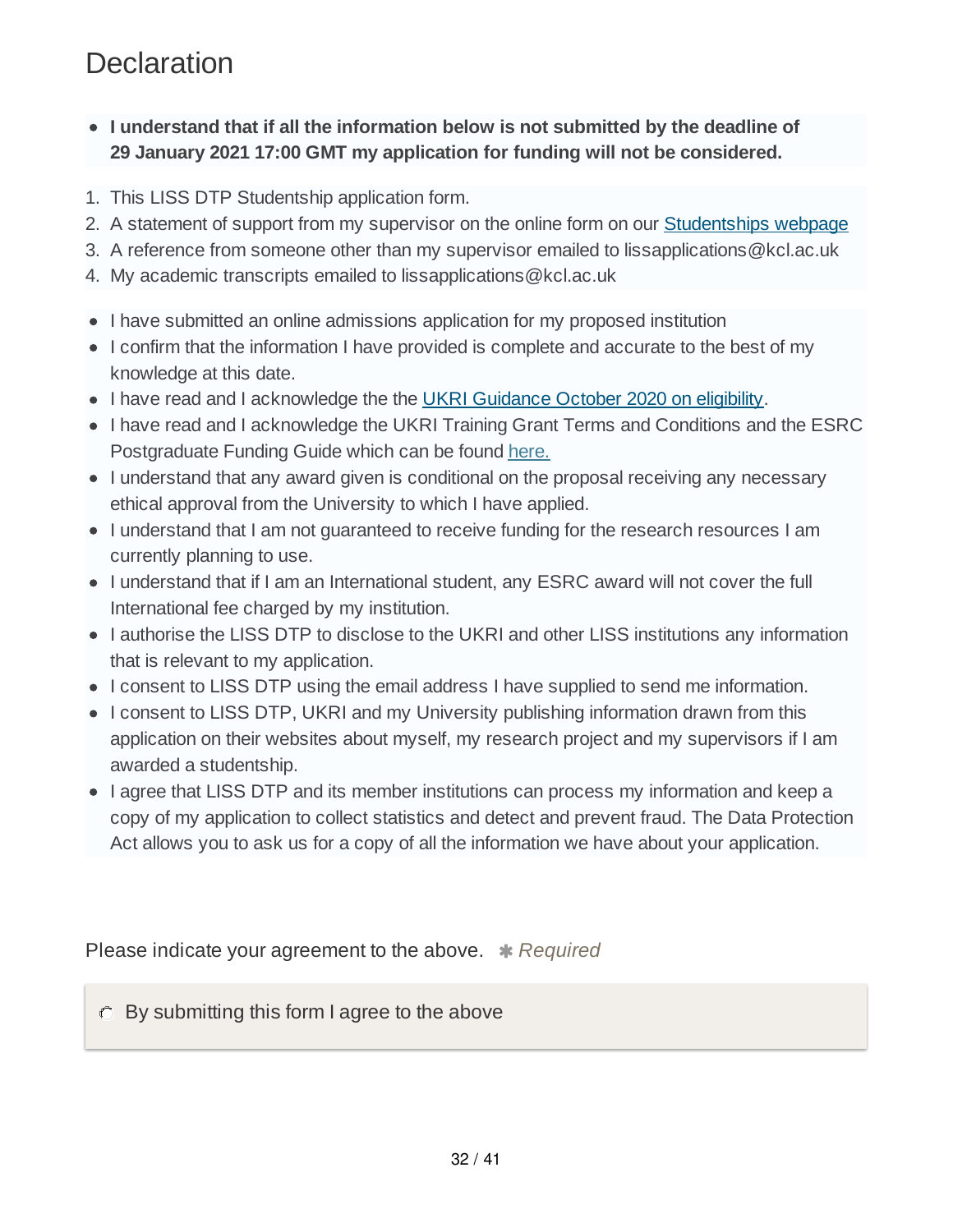### Next steps

The next step is to ask your supervisor to submit a form to make a statement supporting your application. The supervisor should select the '1+3' form.

The supervisor statement must be received by the LISS DTP team by **17:00 GMT** on **29 January 2021**. It is **your responsibility** to ensure it is submitted on time. LISS DTP will not remind supervisors to do so.

You should also email your transcripts and a reference to lissapplications@kcl.ac.uk

You should also apply for admission to your chosen University.

Please contact liss-dtp@kcl.ac.uk if you have any questions about the form or any part of this application process.

*You will now be taken to the Equality & Diversity section of this application. You must complete this section in order to submit your application, but you are offered the opportunity to 'opt out' of answering each question and all answers to these questions will be kept anonymous and are not shared with reviewers.*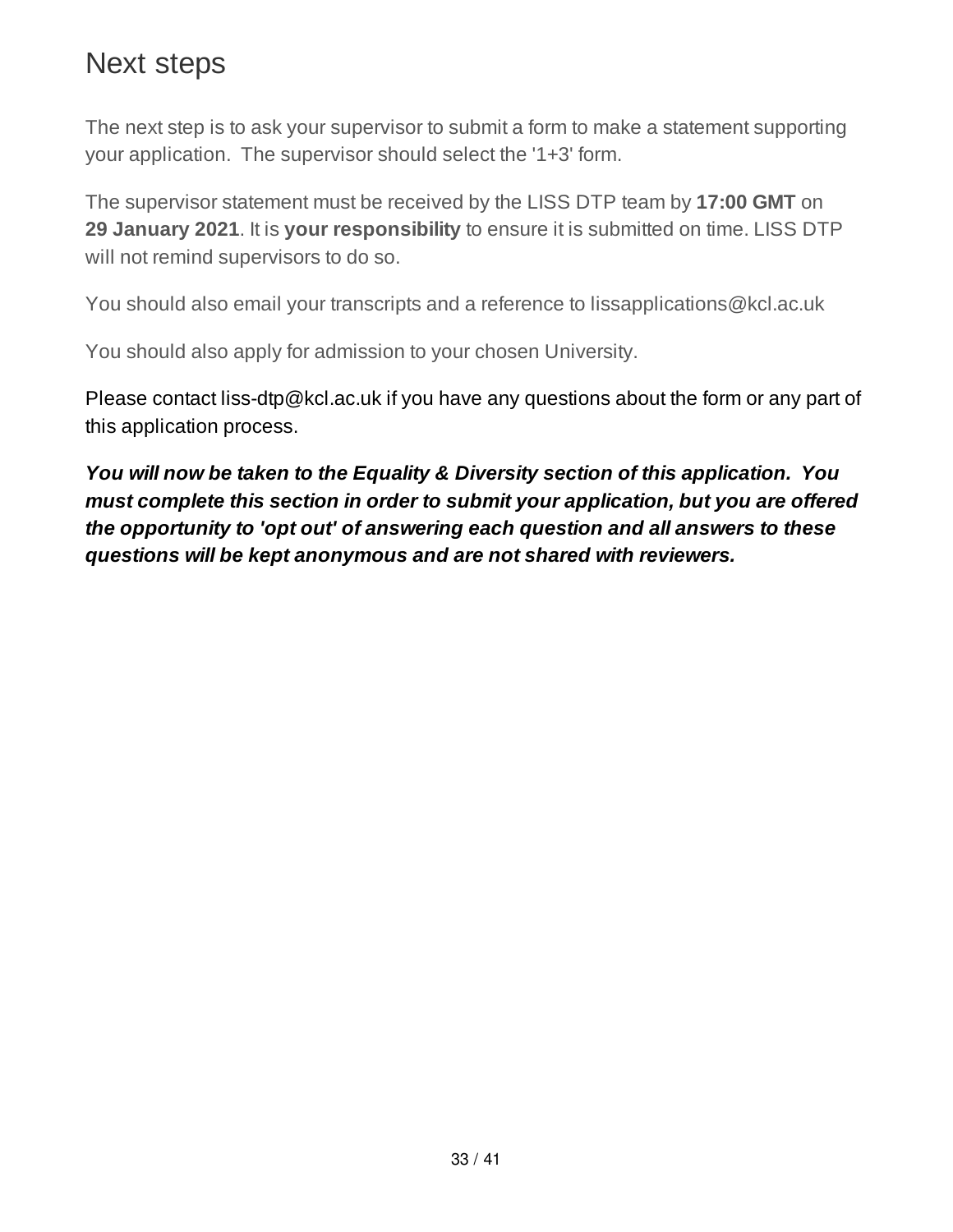## Diversity Monitoring Form

LISS DTP and the ESRC are committed to equality of opportunity in our studentship selection processes. In order to evaluate our progress, we need to collect monitoring data.

The information you supply on this form will be kept confidential. The monitoring portion of this form will not be sent to reviewing panel members.

Please note: each question has the option to opt out of giving an answer.

Please say which age range applies to you.  $*$  Required

| $\subset$ | $0 - 24$  |
|-----------|-----------|
| $\subset$ | $25 - 29$ |
| $\hat{C}$ | $30 - 34$ |
| $\subset$ | $35 - 39$ |
| $\subset$ | $40 - 44$ |
| $\subset$ | 45 - 49   |
| $\subset$ | $50 - 54$ |
| $\subset$ | $55 - 59$ |
| $\subset$ | $60 - 64$ |
| $\hat{C}$ | $65 +$    |

 $\circ$  Prefer not to say

What is your gender? **\*** Required

| $\subset$ | Man |
|-----------|-----|
|           |     |

- Non-binary
- Woman
- Other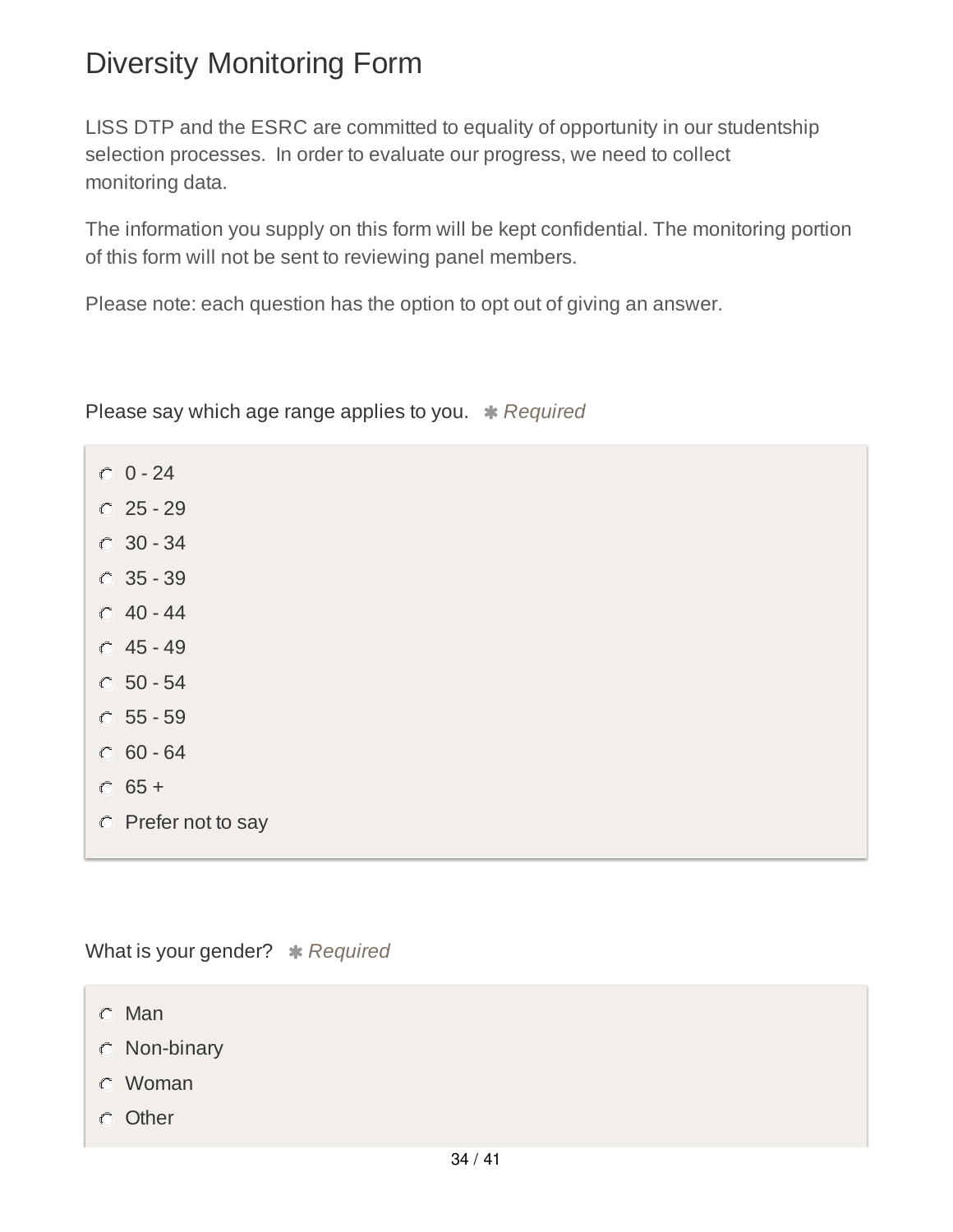Are you trans or do you have a trans history?  $*$  Required

- Yes
- C No
- I don't know
- $\circ$  I prefer not to say

Please select your sexual orientation \* Required

- $\Gamma$  Asexual
- Bi/Bisexual
- $\Box$  Gay/ lesbian
- $\Box$  Heterosexual / straight
- Queer
- Other
- $\Box$  Prefer not to say

Do you have any caring responsibilities? Tick all which apply. \* Required

- $\Gamma$  None
- $\Box$  Primary carer of a child or children (under 18 years)
- $\Box$  Primary carer of a disabled child or children
- $\Box$  Primary carer or assistant for a disabled adult (18 years and over)
- $\Box$  Primary carer or assistant for an older person or people (65 years and over)
- $\Box$  Secondary carer (another person carries out the main caring role)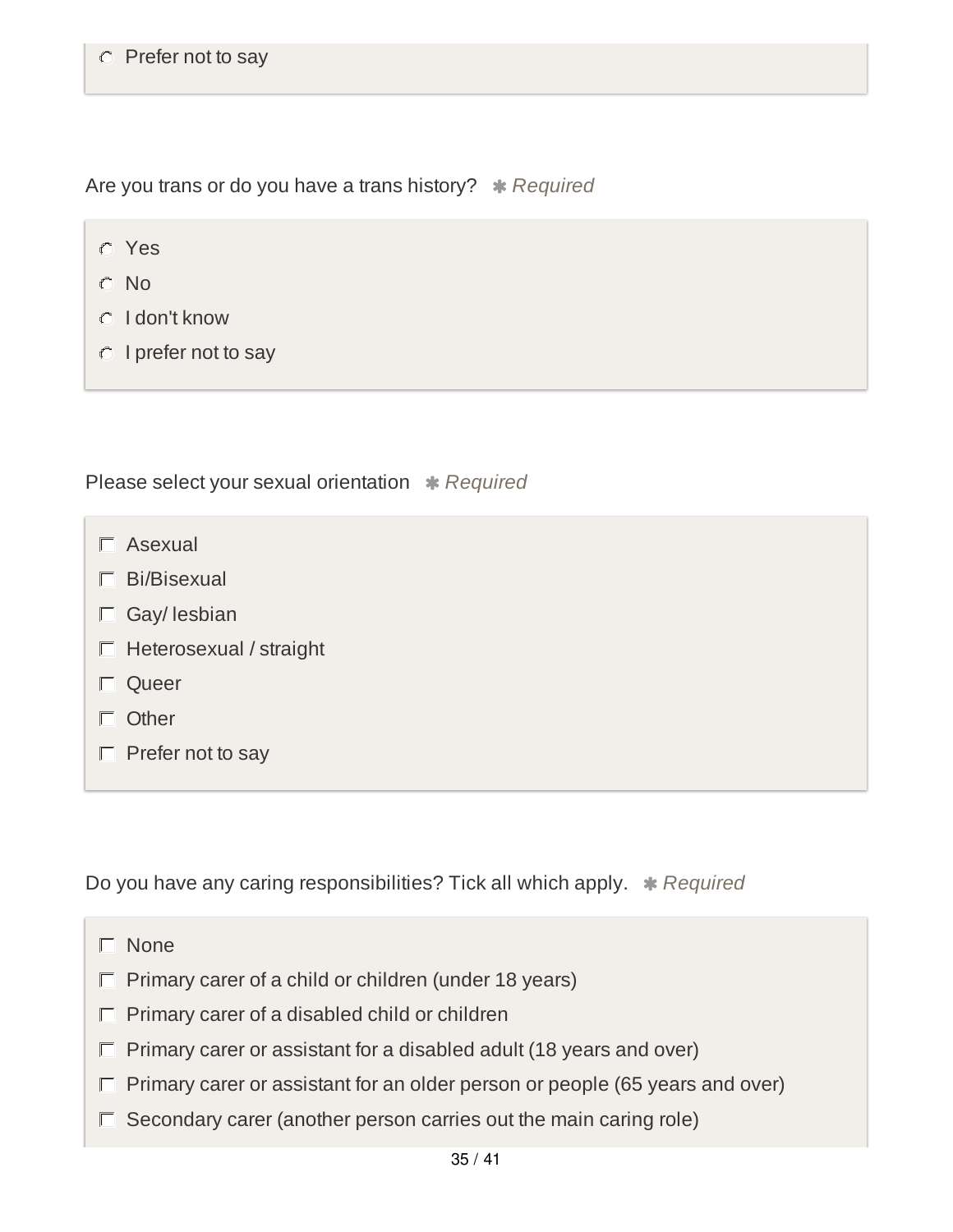### **Ethnicity**

The questions about ethnic group refer to the group to which you perceive yourself to belong.

#### Asian

- **C** Bangladeshi British
- C Chinese British
- $\circ$  Indian British
- Pakistani British
- Other British Asian background
- **C** Bangladeshi
- C Chinese
- $O$  Indian
- Pakistani
- Other Asian background

### **Black**

- African British
- **C** Caribbean British
- Other Black British background
- African
- Caribbean
- Other Black background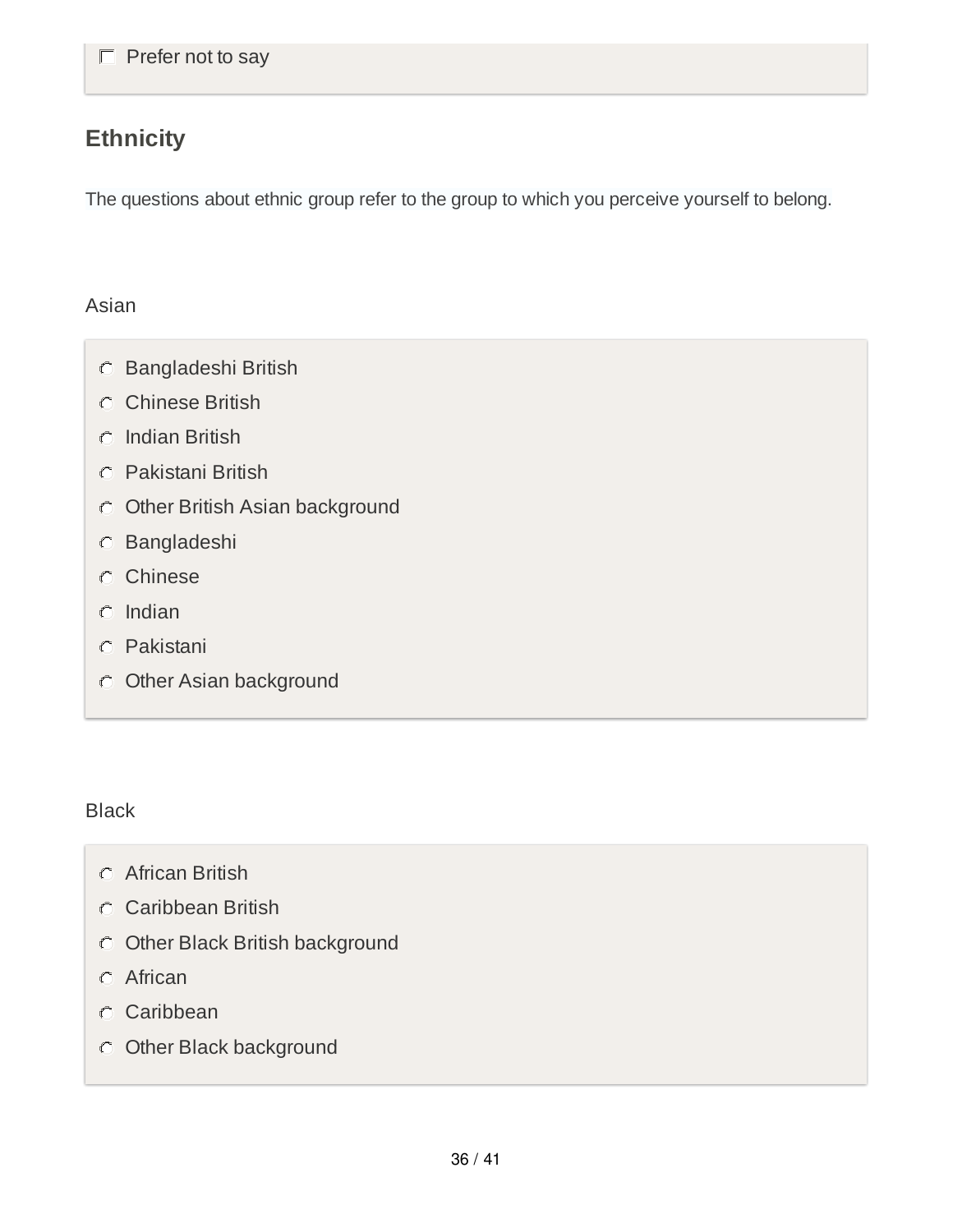**White** 

English, Scottish, Welsh, Northern Irish or British

 $C$  Irish

- Gypsy or Traveller
- Polish
- Other White background

Mixed

 $\circ$  Mixed or multiple ethnic background

Other ethnic group

 $\circ$  Other ethnic group

I prefer not to say

I would prefer not to declare my ethnicity

### **Disability**

The Equality Act 2010 defines a disabled person as someone who has a physical or mental impairment which has a substantial and long-term adverse affect on their ability to carry out normal day-to-day activities. 'Substantial is defined by the Act as 'more than minor or trivial'. An impairment is considered to have a long term effect if: it has lasted for at least 12 months, it is likely to last for at least 12 months, or it is likely to last for the rest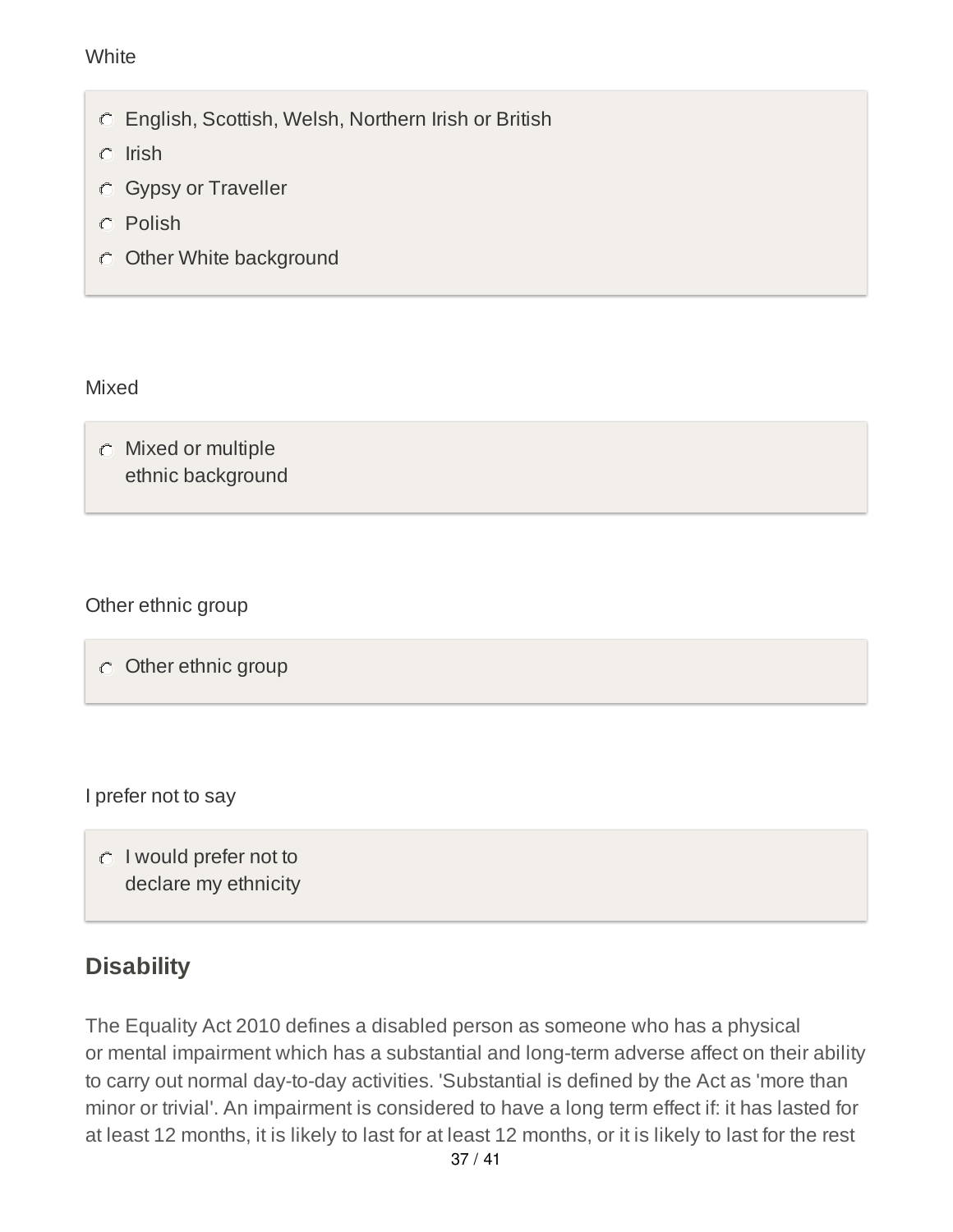of the life of the person.

The use of 'D/deaf' incorporates those who identify as audiologically deaf and those who are deaf and identify as part of a social and cultural community of deaf people.

Do you consider yourself to be disabled? \* Required

 $\Gamma$  No known impairment, health condition or learning difference

 $\Box$  A long standing illness or health condition such as cancer, HIV, diabetes, chronic heart disease, or epilepsy

 $\Box$  A mental health difficulty, such as depression, schizophrenia or anxiety disorder

 $\Box$  A physical impairment or mobility issues, such as difficulty using your arms or using a wheelchair or crutches

 $\Gamma$  A social/communication impairment such as a speech and language impairment or Asperger's syndrome/other autistic spectrum disorder

- $\Box$  A specific learning difficulty such as dyslexia, dyspraxia or AD(H)D
- $\Box$  Blind or have a visual impairment uncorrected by glasses
- $\Box$  D/deaf or have a hearing impairment
- $\Box$  An impairment, health condition or learning difference that is not listed above
- $\Box$  Prefer not to say

### **Social Background**

Did your parent/s or carer/s attend university?

- Yes
- C No
- **C** Unsure
- $\circ$  Prefer not to say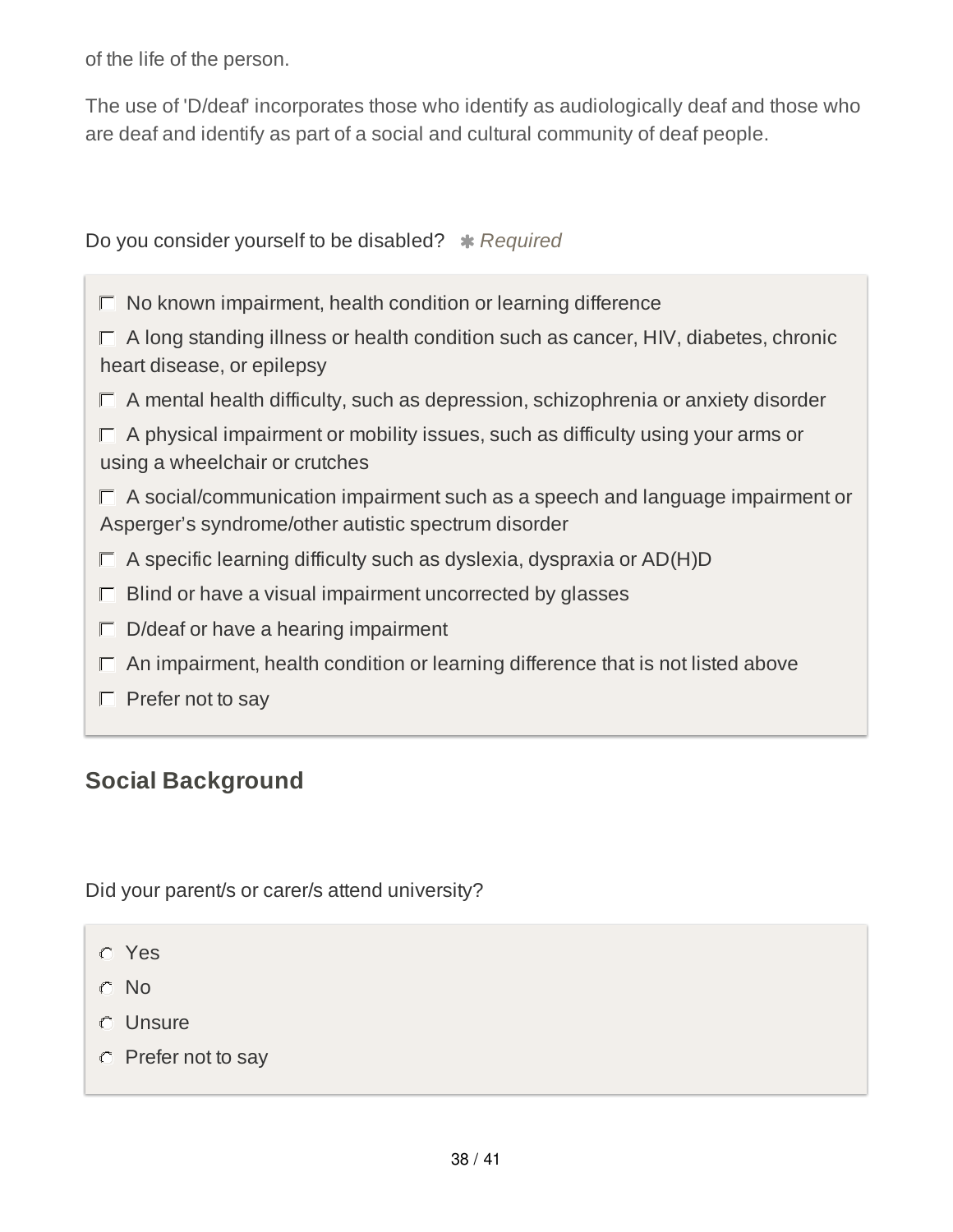What type of school(s) did you mainly attend between the ages of 11 and 18 years old?

- State-run or state-funded school in the UK, which was selective on academic, faith, or other grounds
- $\circ$  State-run or state-funded school in the UK, which was non-selective
- $\circ$  Independent or fee-paying school in the UK
- $C$  School outside of the UK
- I don't know
- $\circ$  I prefer not to say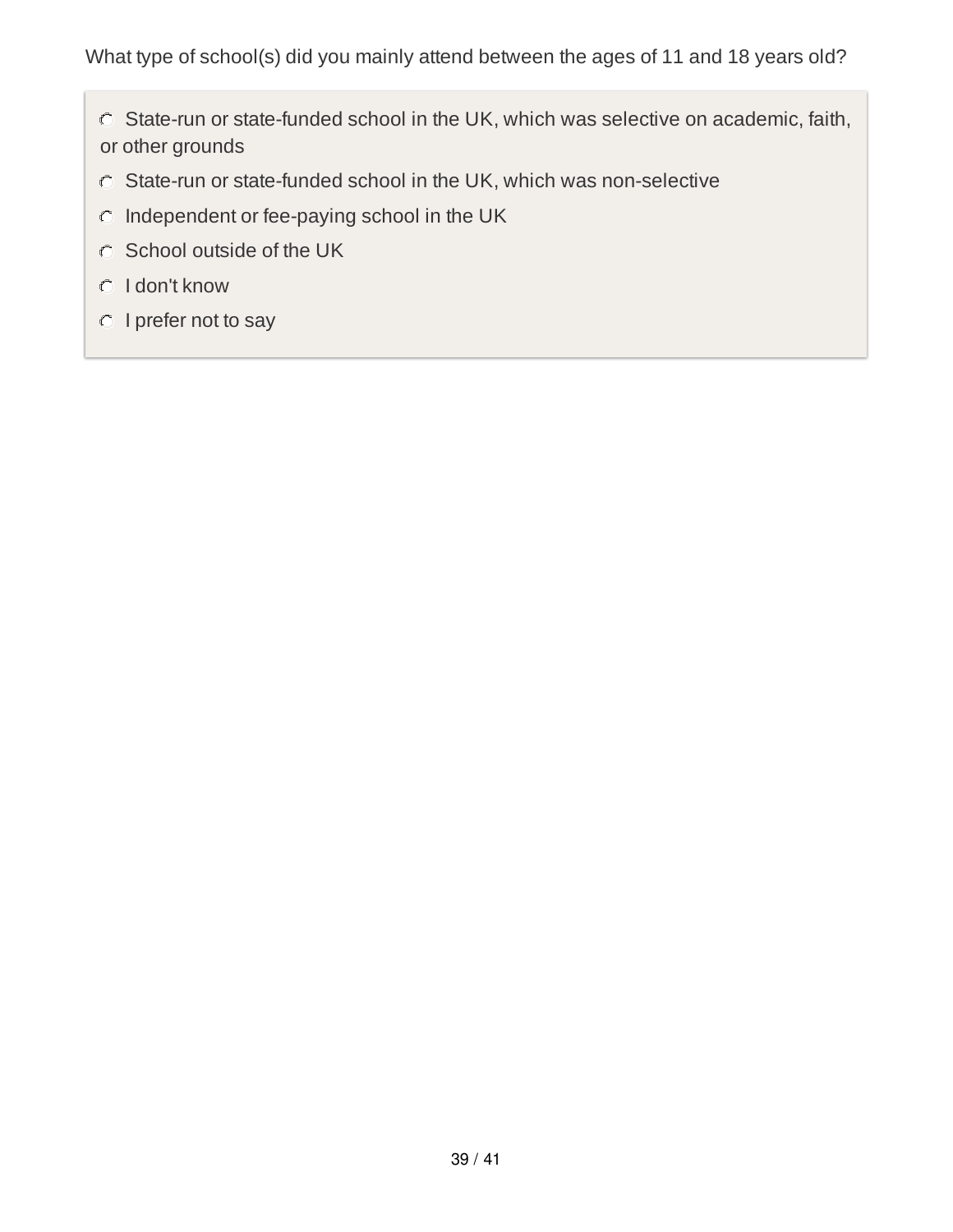## How did you hear about us?

Please tell us where you heard about LISS DTP. \* Required

- findaphd.com
- o jobs.ac.uk
- thinkpostgrad.com
- The Big Issue
- $\circ$  other (please specify)

If you selected Other, please specify: